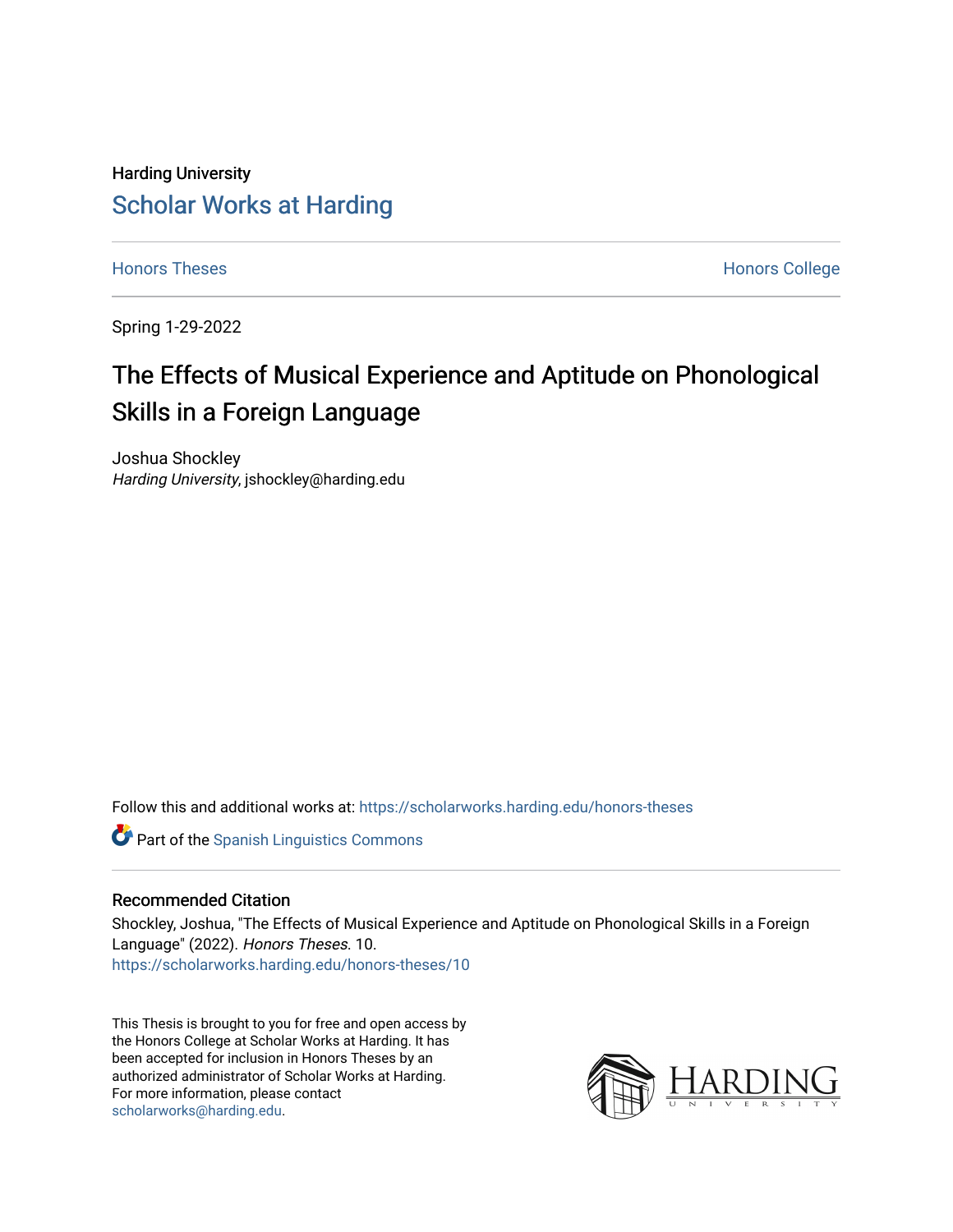

This form is to certify that the undergraduate thesis prepared

 $By \frac{1}{2}$ Joshua Shockley

Entitled

The Effects of Musical Experience and Aptitude on Phonological Skills in a Foreign Language

Is dually approved by the Harding University Honors College and the student's thesis advisor(s) with input from the entire thesis advisory committee.

Thesis Advisory Committee:

| Kristi Bond, Ph.D. |  |
|--------------------|--|
|                    |  |

 $\frac{1}{2}$ 

 $\mathcal{L}_\text{max}$  and the contract of the contract of the contract of the contract of the contract of the contract of the contract of the contract of the contract of the contract of the contract of the contract of the contrac

 $\mathcal{L}_\text{max}$  , and the set of the set of the set of the set of the set of the set of the set of the set of the set of the set of the set of the set of the set of the set of the set of the set of the set of the set of the

 $\mathcal{L}_\text{max}$ 

Genevieve Jones, M.Ed. Kristi Bond, Ph.D. Jay Walls, Ph.D.<br>Genevieve Jones, M.Ed. Jay Walls, Ph.D.<br>Whitaker Jordan, Ph.D.

Whitaker Jordan, Ph.D.

This thesis, to the best of our knowledge, was published with the highest standards of academic integrity as outlined in the Harding University Academic Integrity Policy and in the use of any materials that are copyrighted.

Thesis Advisor $(s)$ :

Kristi Bond, Ph.D.

Honors College Representative:

James L. Huff, Ph.D.

2021 Joshua Shockley

Copyright © \_\_\_\_\_\_\_\_\_\_\_\_\_\_\_\_\_\_\_\_\_\_\_\_\_\_\_\_: The author assigns to Harding University a perpetual, non-exclusive, worldwide, royalty-free, sublicense agreement to 1) deposit and store electronic versions of your work in Scholar Works at Harding; 2) publish and make the work available to view and download for free and to use for non-commercial, research, educational or other academic purposes; 3) create back-up copies of the work for security and preservation purposes; and 4) Convert the work, without changing the content, to any other format or medium necessary for preservation, storage and use of the work.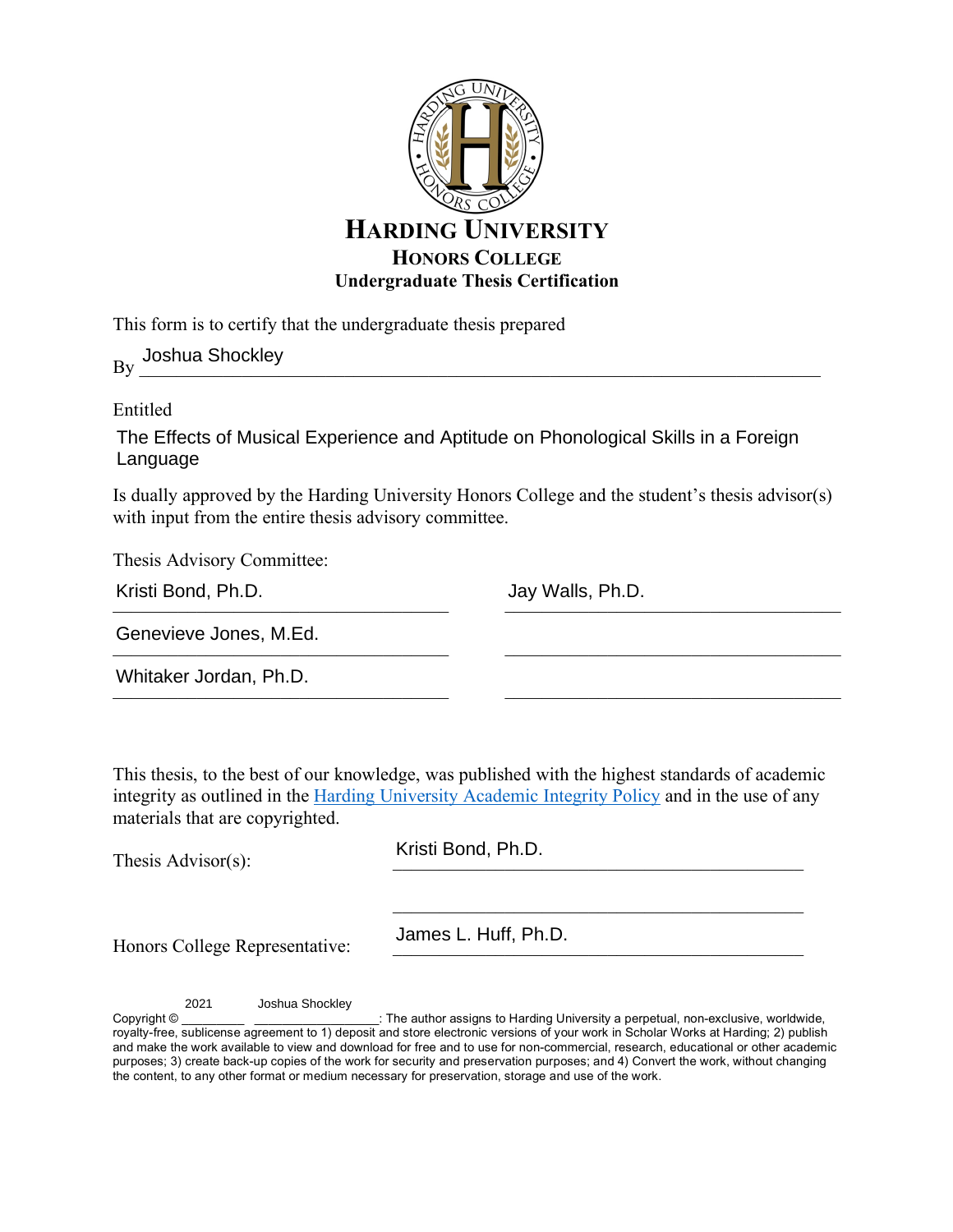**The Effects of Musical Experience and Aptitude on Phonological Skills in a Foreign Language**

> **Joshua Shockley HNRS 4460: Honors Thesis Harding University Dr. Kristi Bond January 2022**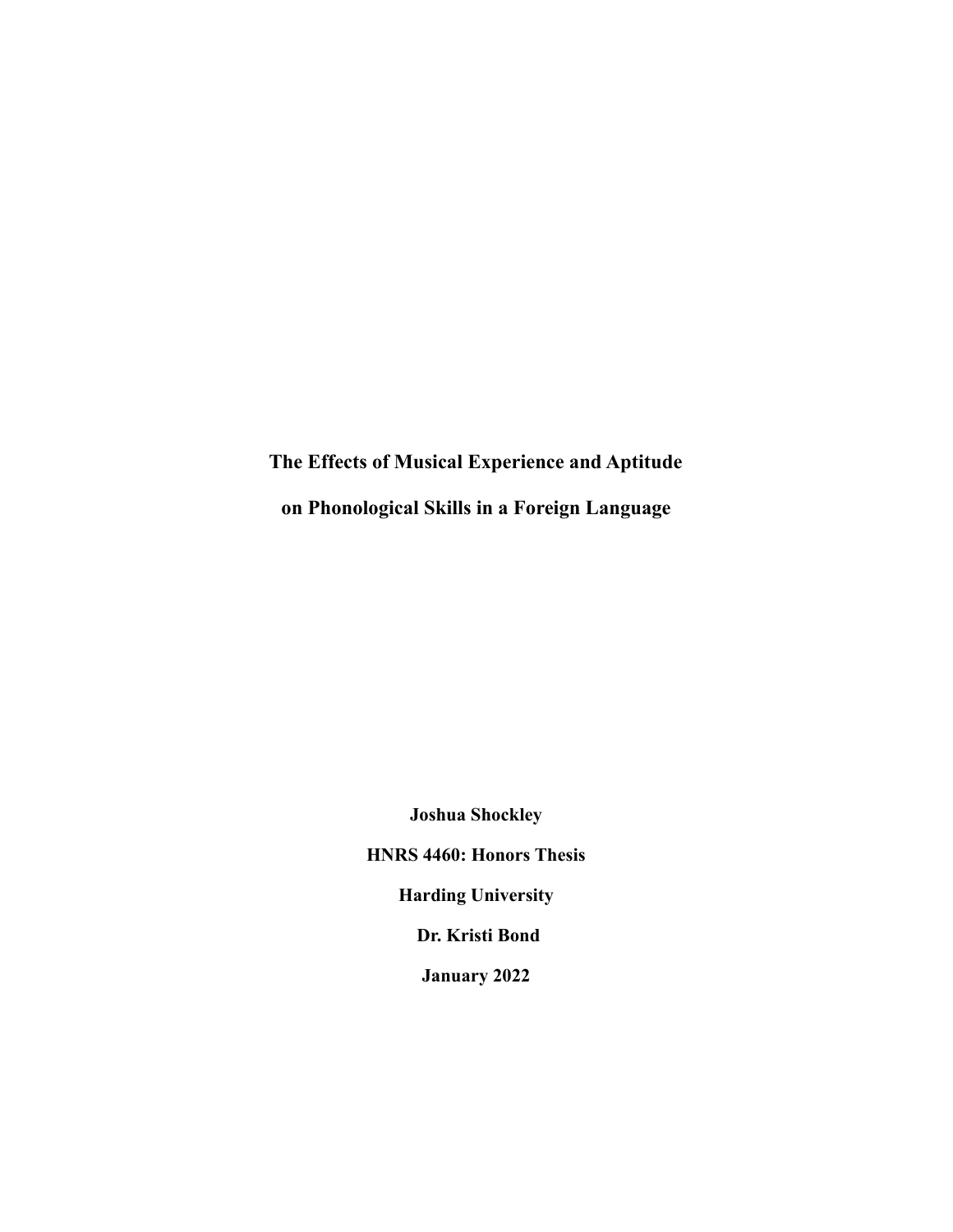## **Acknowledgments**

The completion of this project would not have been possible without the help of many people who have guided me throughout the entire process. First I would like to thank Dr. Kristi Bond whose expertise, kindness , and often patience as well, led me through countless steps in this project that I would not have been able to accomplish otherwise and whose mentorship in the Foreign Language Department has truly guided me throughout my college career.

I would also like to thank Dr. James Huff of Harding University's Honors College without whom I would not have known how to start this project at all and who worked with me throughout much of the planning and preparation during the Summer of 2021. I am incredibly grateful for this opportunity he has brought me to, and for the guidance he provided that was invaluable.

Finally, I would like to thank those on my advisory committee, namely Dr. Whit Jordan, Dr. Jay Walls, and Professor Genevieve Jones, for their support throughout the research process and their input as I completed this thesis. Their presence during this project and their feedback from the presentation of it to the completion of this manuscript was instrumental and I can not thank them enough.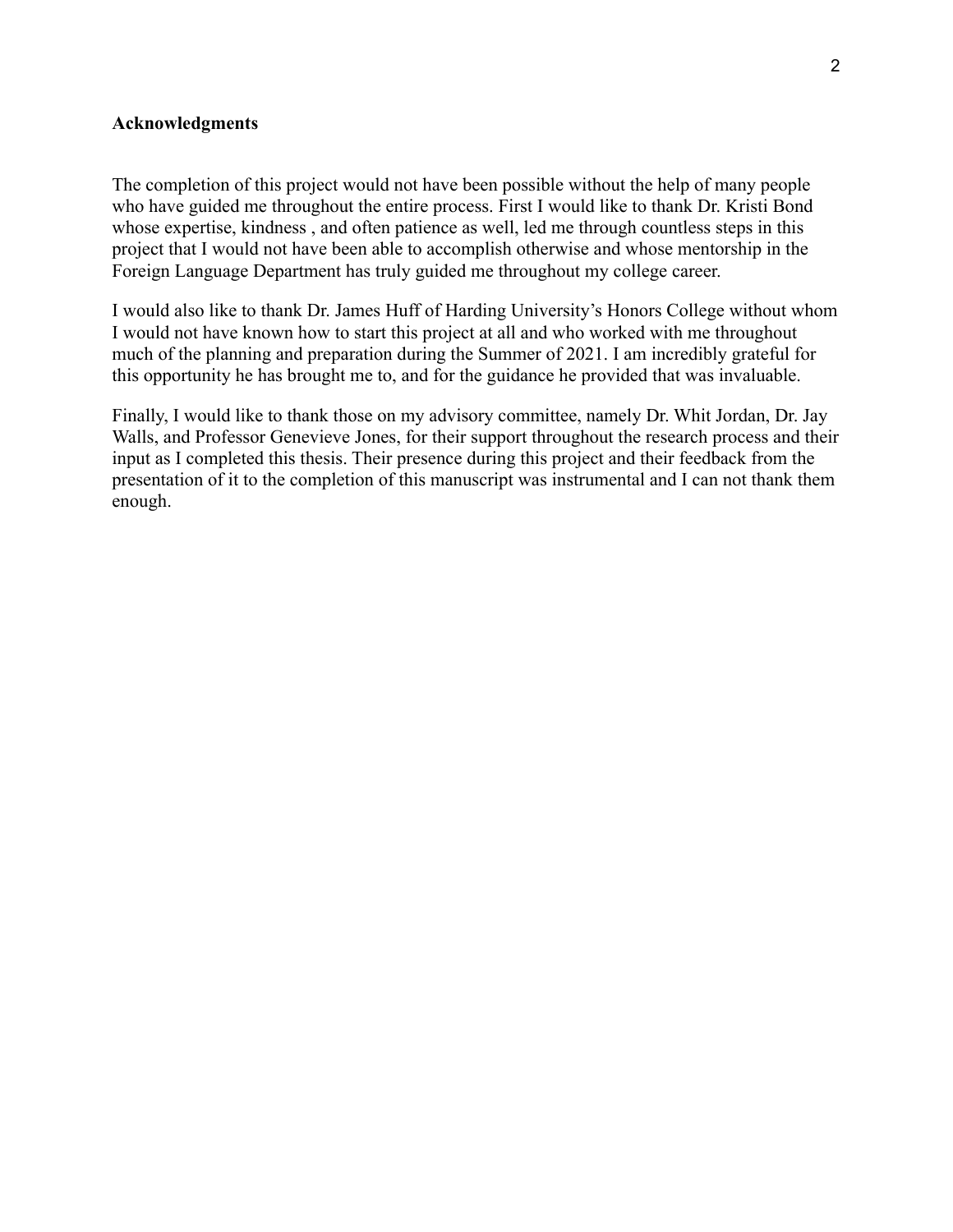#### **Abstract**

Music has been shown to have an important effect on L2 language acquisition. Recently, researchers have investigated how musical ability or experience can give an advantage to L2 learners attempting to acquire specific aspects of a second language in the beginning stages of language acquisition. This study investigates this connection between musicality and early L2 ability in Spanish through a series of tests including a musical aptitude test, two language aptitude tests, a Spanish receptive test, and a Spanish imitation test. Results revealed no significant correlations between musical ability or experience and language ability as tested by the aptitude, receptive, or imitation tests, which questions the universality of the effect of musicality on early stages of L2 acquisition in all languages. Certain demographic characteristics such as worship background were shown to have an effect on performance on one of the language aptitude tests. These results are discussed in relation to how music plays into language learning and how it is observed to play different roles with different languages.

*Keywords:* musicality, phonological, language acquisition, language aptitude, phonemic, suprasegmental, language production, musical aptitude,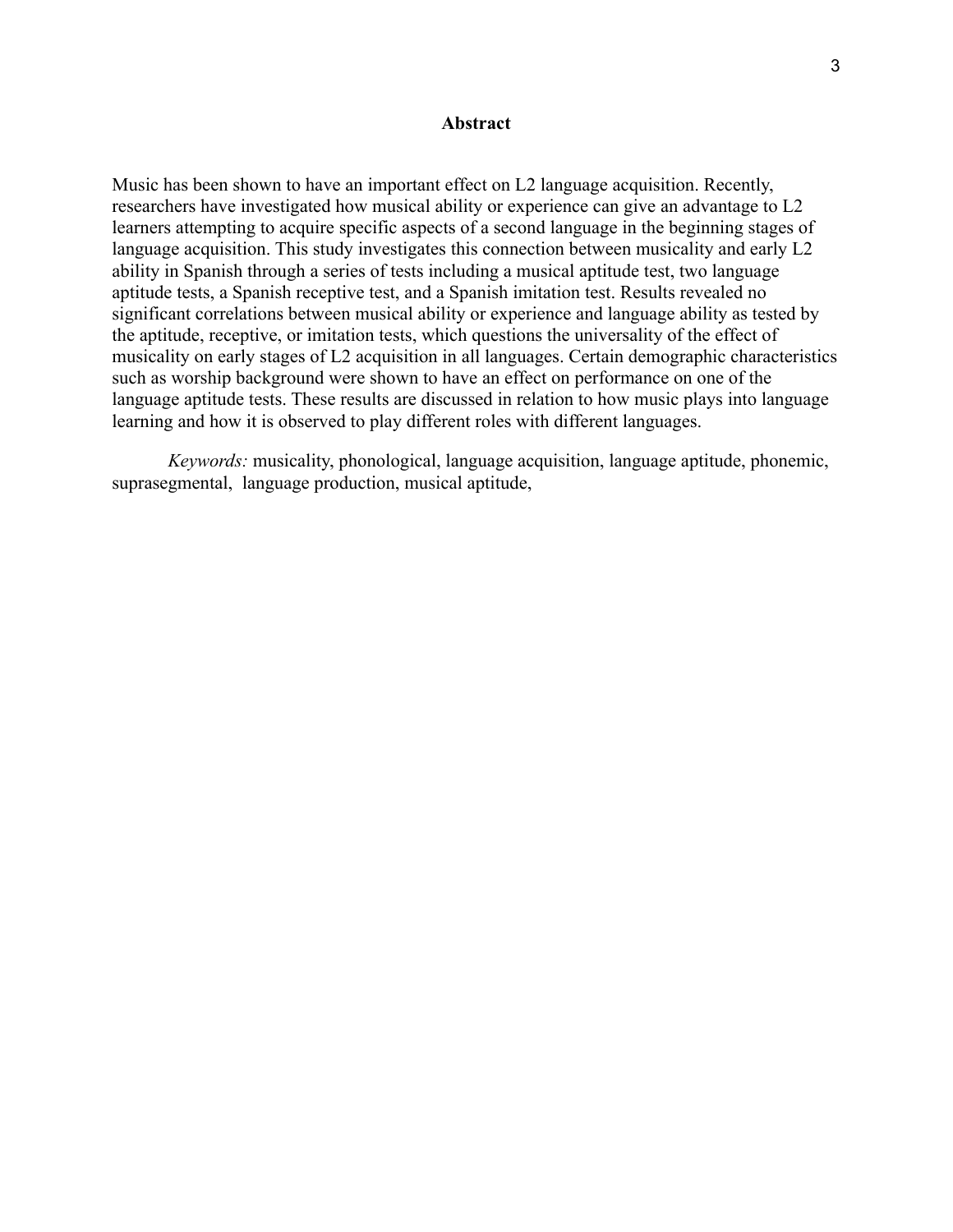#### **Introduction**

It has been known that music can play a large role in language acquisition. Articles such as "Music in the Language Classroom: How and Why?" (Degrave 2019) discuss the benefits of using music in the language classroom and how using music has historically produced positive results for language acquisition citing various factors of both a linguistic and non-linguistic nature. This points to the educational concept that describes how individual differences of learners affects their ability to retain different information or acquire different abilities such as their tendency for learning auditorily versus visually or tactilely. Music specifically for years has been employed in foreign language education as one way to reach different kinds of learners, and now researchers are further examining what role music has in second language acquisition.

Beyond using it as a tool to teach language, research is also showing that experience with music could give an advantage to learning language as well. In one study, Milovanov (2009) investigated how musical aptitude could connect with second language pronunciation skills, reporting to find a "significant relationship" between the two (340). Additional studies such as that of Daniele Schön, Cyrille Mange, and Mireille Besson (2013) investigated further the connection between musical experience with language ability from a neurological perspective as well, showing that musical training gives an advantage in recognizing pitch differences in language by the same neural processes as musical pitch recognition. These studies among others have shown how the quality often referred to as musicality can be a reliable predictor of phonological performance for participants in the basic stages of language acquisition.

Phonological performance in this context specifically refers to the ability of participants in these types of studies to replicate the sounds, tones, and/or rhythm of a language. Furthermore, musicality is a broad term that can express different concepts, but for this study will refer to the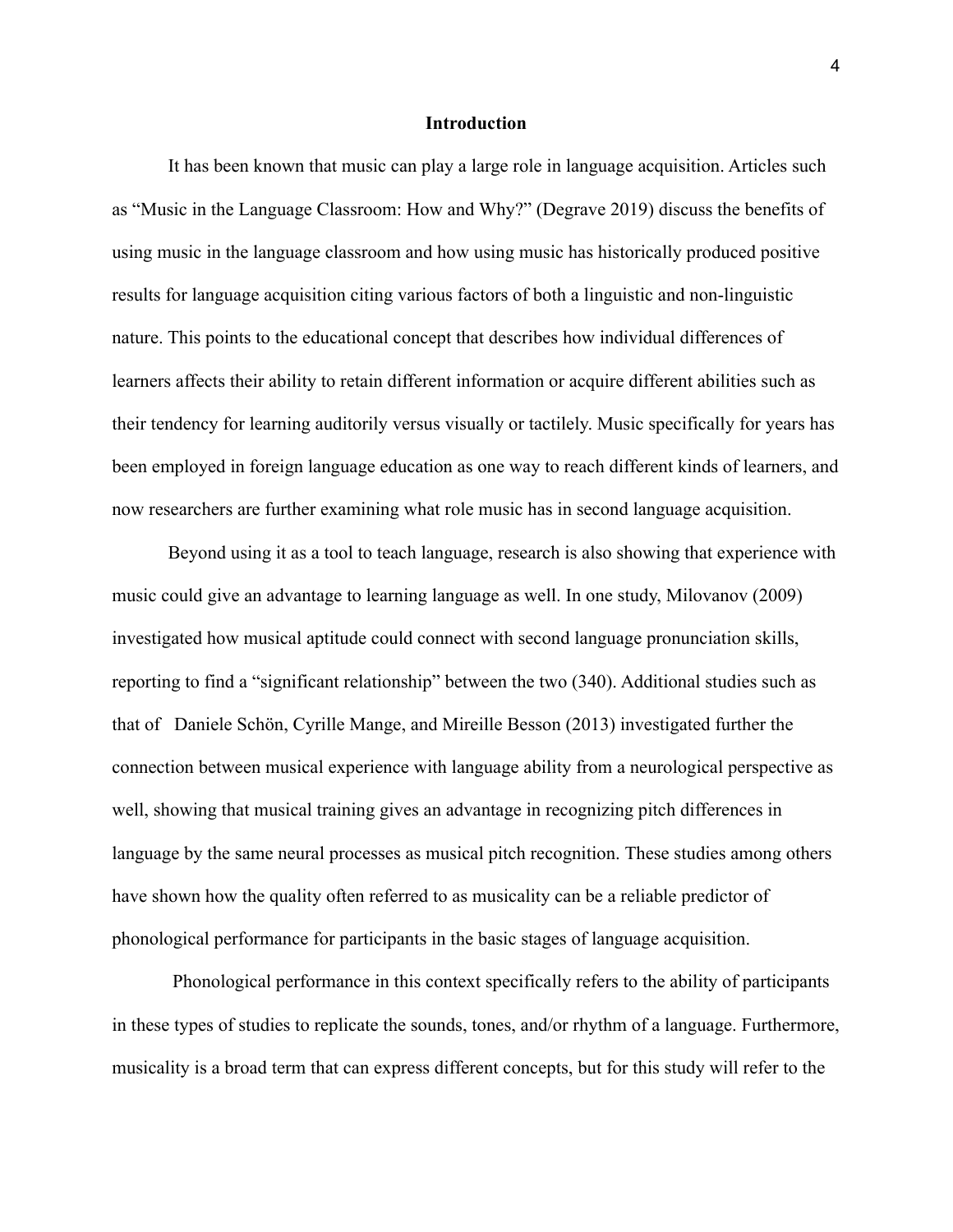ability to perceive and recognize aspects of music as defined by Christiner and Reiterer (2016) who also found that this capacity they refer to as musicality can be a predictor of language reproduction ability. The current study aims to recreate these results to further reveal the link between musicality and phonological production; additionally, it aims to show how differences in past musical experience can influence these results. For the foundation of this study, three specific studies will be discussed in detail including the one by researchers Christiner and Reiterer (2016) which discusses the connection between musicality and language production with the Hindi language; a study by researchers Zhengwei Pei, Yidi Wu, Xiaocui Xiang & Huimin Qian (2016) in which they studied how this same concept can be observed across 4 different languages as well; and finally a study by researchers Lieve Vangehuchten, Veronique Verhoeven, and Peter Thys (2015) which examines this concept specifically in the Spanish language.

#### **Background**

First, the study by Christiner and Reiterer (2016) investigated the question of how musicality could affect the language acquisition process. One question they had in particular was if then the effect of musicality on phonological performance differed between those who had singing ability versus instrumental ability. To test this, they tested participants on their musical aptitude, ability to produce music, their working memory, and their ability to reproduce and imitate language. In order to measure this language reproduction ability, the researchers instructed the participants to listen to 11-syllable sentences in Hindi and in English three times and repeat them. Additionally, the participants were instructed to read aloud an Aesop's fable in the English accent of their choice. These tasks were then judged by a panel of raters, 7 Hindi native speakers and 7 English native speakers, who scored them based on the overall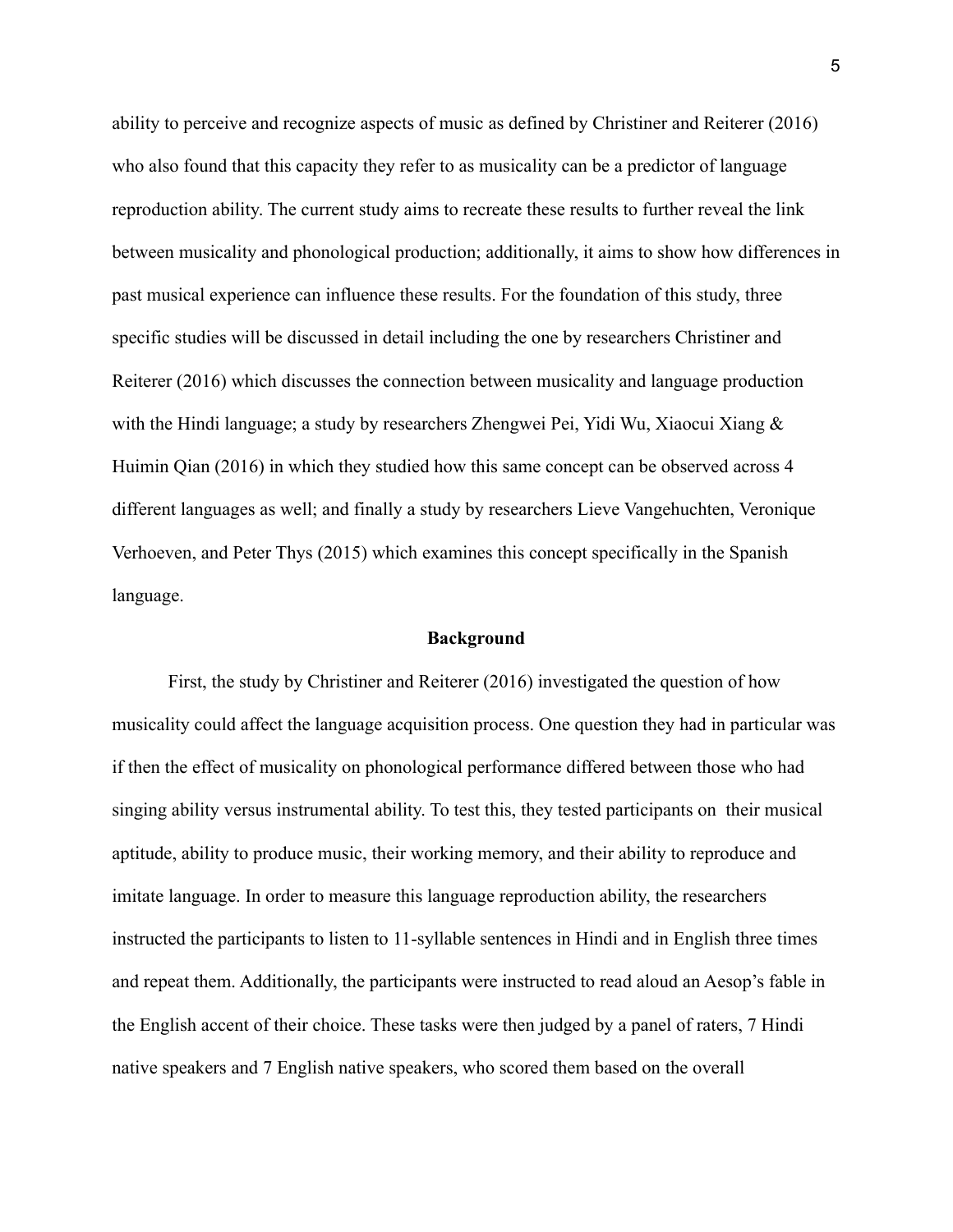performance of the participants on accent imitation and how native the raters thought the participants sounded.

Christiner and Reiterer (2016) took the participants through various tests in order to measure the production and perception aspects of their musical aptitude. They measured musical production ability by having the participants repeat parts of a song they didn't know. This involved them listening to and memorizing sections of the song in increasingly longer portions and repeating the song parts without the background music after listening to it for a third time. In the second part of the production test the participants were instructed to sing the song "Happy Birthday" creatively. The recordings of these tasks were then judged by 7 singing experts. It is important to note that this panel was reported to have a very high inter-rater reliability for the three songs used in the singing tasks. Then, in order to measure receptive music aptitude, Christiner and Reiterer (2016) utilized the Advanced Measures of Music Audiation test (AMMA; Gordon 1989), which tests the participants' abilities to recognize rhythmic and tonal changes between music sequences.

Working memory was also specifically tested by giving the participants a digit span forward and one backward that they would have to memorize and repeat back. After every second attempt the string of numbers would increase, ending up with nine digits in the forward span and eight in the backward. This factor was shown to be the highest predictor of performance on the language proficiency test accounting for 46% of the correlation (*r*=.46,  $p<.01$ ). As such, similar studies would need to control for working memory if it is not being tested for.

One of the overarching questions the researchers Christiner and Reiterer (2016) attempted to test was how musicality influences language ability, and if that influence varied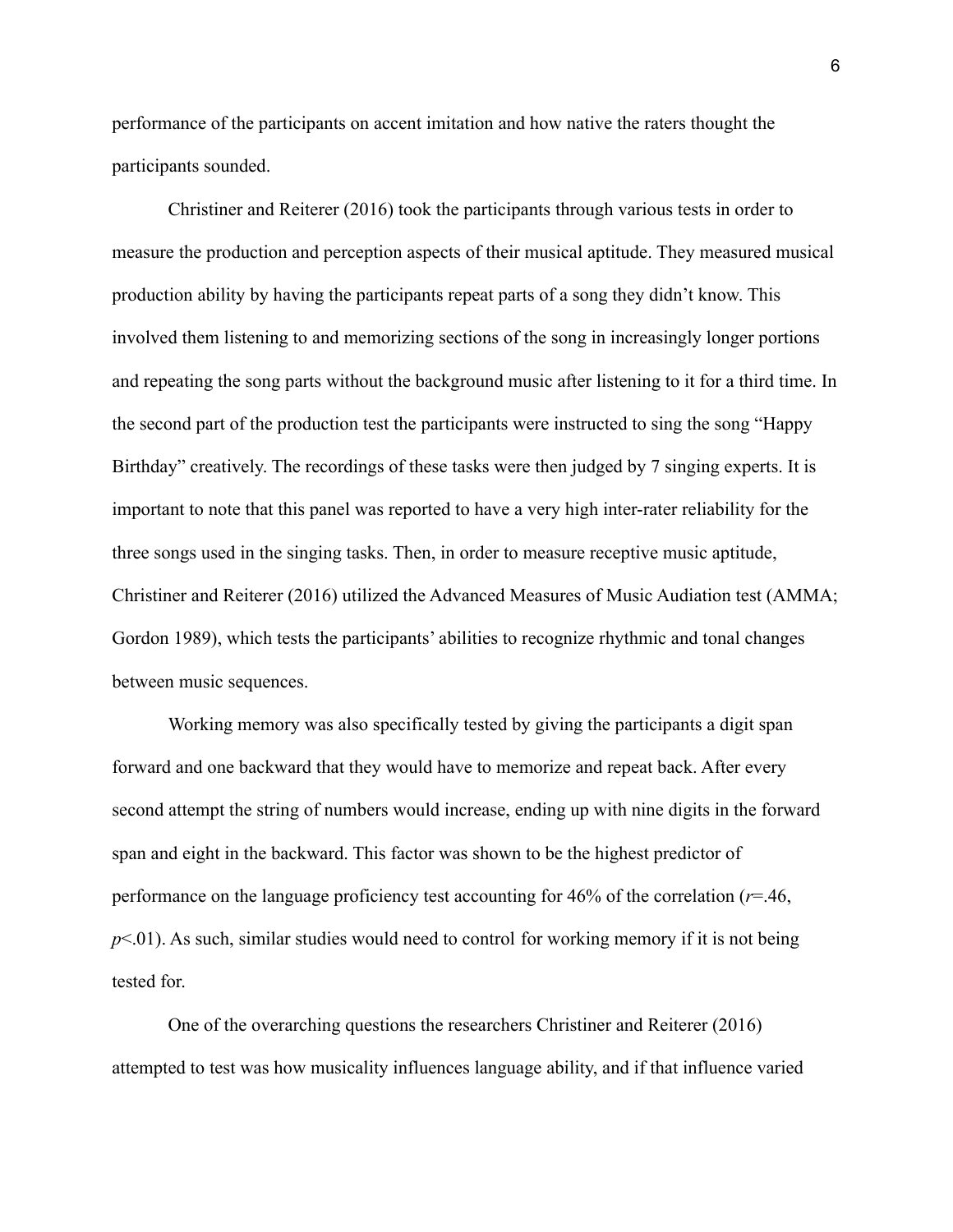between those who could sing and those who could play instruments. What they found was there was a degree of positive correlation of musicality to accent imitation in an unfamiliar language from both groups, but the correlation was stronger with those who had singing experience (singing ability:  $r=57$ ,  $p=01$ ). Additionally, the results showed that those with singing ability performed better as a whole in language and accent imitation than those with just instrumental abilities ( $F^{2,93}$ =47.98,  $p$ <.01). Overall, this study revealed a relationship between musicality or specific music experience and language learning ability; however, it only tested this concept using one language.

Expanding this research in their own study, Zhengwei Pei, Yidi Wu, Xiaocui Xiang & Huimin Qian (2016) addressed the correlation between musicality and language production in 4 different languages (including Chinese, French, English, and Hindi) rather than just one. The differences between languages were helpful in fleshing out some of the results of the study. Similar to Christiner and Reiterer (2016), they tested both perception and production of music in this study, and the AMMA test was also utilized to test the musical perception ability of tonality and rhythm,

For the language production test, Pei, et al. (2016) had the participants, who were students without much previous experience with these languages, repeat various sentences in each language . They specifically note that each sentence was short (lasting 2.6 seconds) and therefore remained in the realm of short-term memory. This is particularly important regarding what Christiner and Reiterer (2016) found about the effect that working memory had on their results. Their model also controlled for memory in that they had each sentence repeated for the participants twice before having them say it themselves. To score this test, the four professors who created the sentences (each one experienced in one of the languages being tested) also rated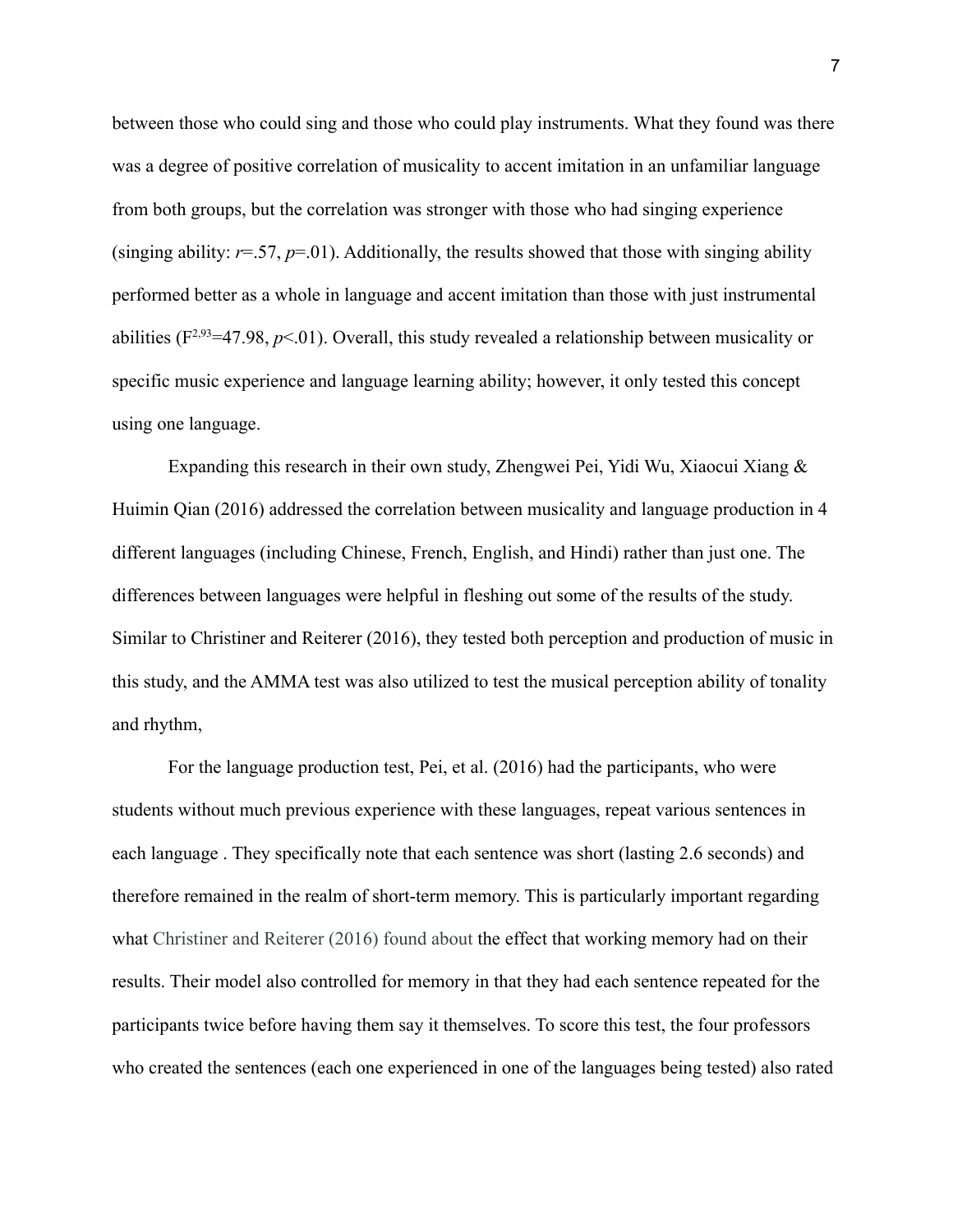the samples from the participants on a 5-point scale for both segmental and suprasegmental aspects of their language production, segmental being the individual sounds pronounced and the suprasegmental being intonation and stress.

Pei, et al. (2016) results showed that there was in fact a certain degree to which musical aptitude could predict performance on the language production test, although the correlation was weaker than expected (*r*=.281, *p*=.001). Specifically, the relationship between musicality and phonological production manifested more in the suprasegmental aspects of language. The researchers hypothesized that this was because the suprasegmental elements of language were more similar to musical elements such as tone or rhythm. They also reported specifically on the differences between the high, medium, and low performing participants on the music aptitude test, and noted specifically the differences between the high and the low in how they performed in the phonological test. In particular, Russian demonstrated a stronger difference in performance from high and low musical aptitude than some of the other languages. Pei, et al. (2016) hypothesized that this difference was due to the way the different languages are timed, with languages such as Russian being stress-timed and languages such as French or Spanish being syllable-timed.

Another study by Lieve Vangehuchten, Veronique Verhoeven, and Peter Thys (2015) further investigates how this research applies to the Spanish language at early stages of language learning. This study used university students, all recorded as basic beginners in the language. Each participant was also provided with a questionnaire that recorded their linguistic and musical background. To measure their language skills they took an auditory test and an imitation test. The auditory test consisted of groups of words to which the participants were instructed to listen in order to determine which one was different. This test was specifically designed in Spanish and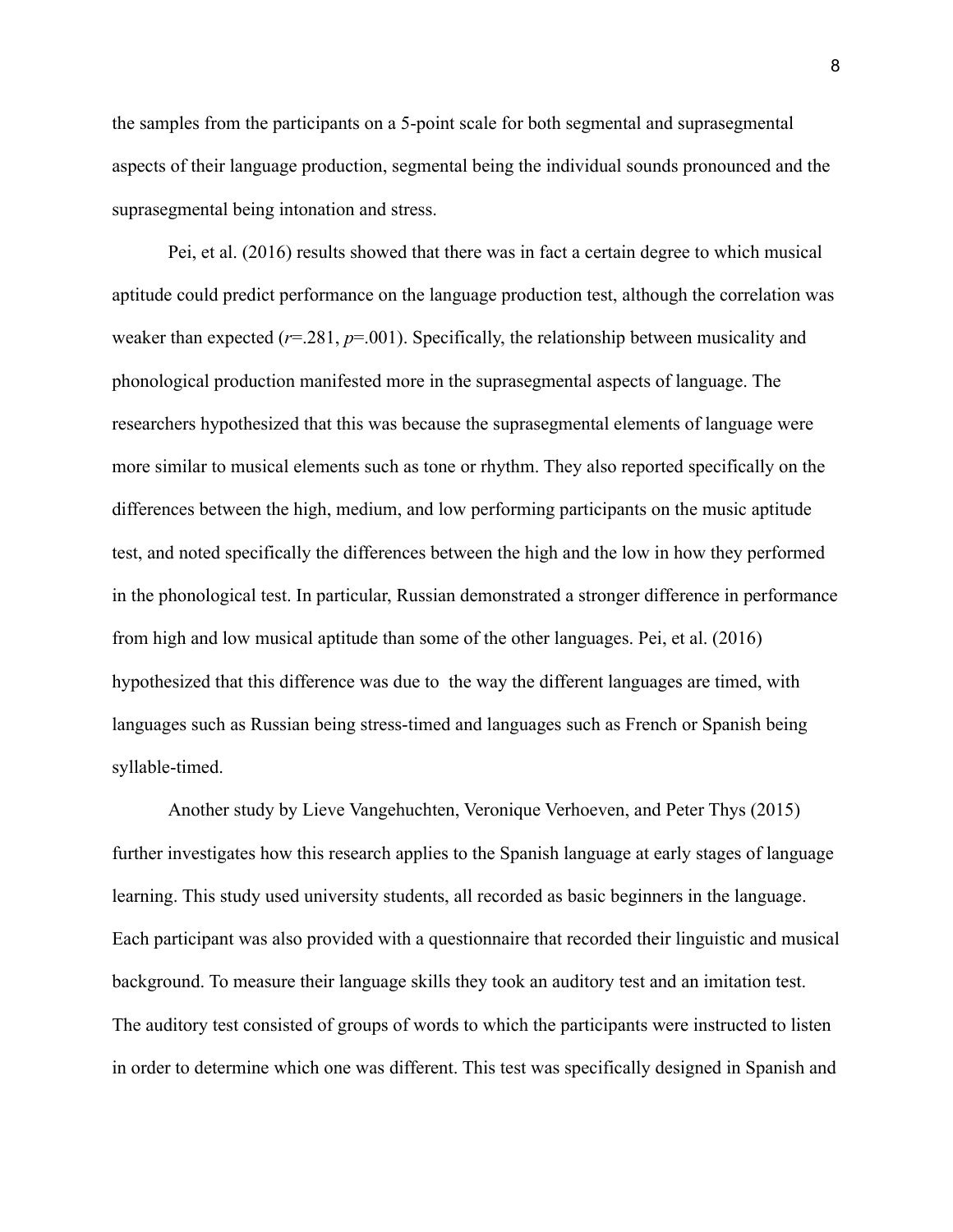therefore did not necessarily test their general language aptitude. Use of an imitation test to measure language production skill was similar to previously mentioned studies; however, it was rated by only one Spanish speaker who was a university teacher in contrast to Christiner and Reiterer (2016) which used a panel of 7 to rate the production quality.

Vangehuchten et al. (2015) also included two tests to measure musicality in their procedures, one to measure perception and one to measure production. The researchers conducted the perceptive music aptitude test utilizing the Seashore Musicality test (Seashore, Saetveit, and Lewis 1960), which is a common test but older than the AMMA that was used in other studies. With this test, 7 aspects of music were tested including pitch, loudness, rhythm, length, timbre, tonal memory, and stress. The music production test that was included in this study was similar to the production test seen in the Christiner and Reiterer (2016) study described above. The participants for this test were asked to sing a well-known lullaby after listening to a recording of it, and they were rated by the co-author of the test (a professional musician) on their performance based on pitch, intervals, stress, and rhythm.

Unlike in some of the other studies, Vangehuchten et al. (2015) did not find significant correlations between music perception/production skills and Spanish language production ability, but there was a correlation between Spanish language perception and music perception  $(r=0.51)$ , *p*=.007). They acknowledge that the lack of correlation that they encountered for production is in contrast to the results of other similar studies; however, it revealed a manner in which the correlation of musicality and phonological production can be studied with regards to the Spanish language specifically, providing valuable insight into useful testing protocols and methods that are useful for testing other aspects of this area of study. Additionally, it showed differing results for perception and production of language for Spanish, demonstrating that each may involve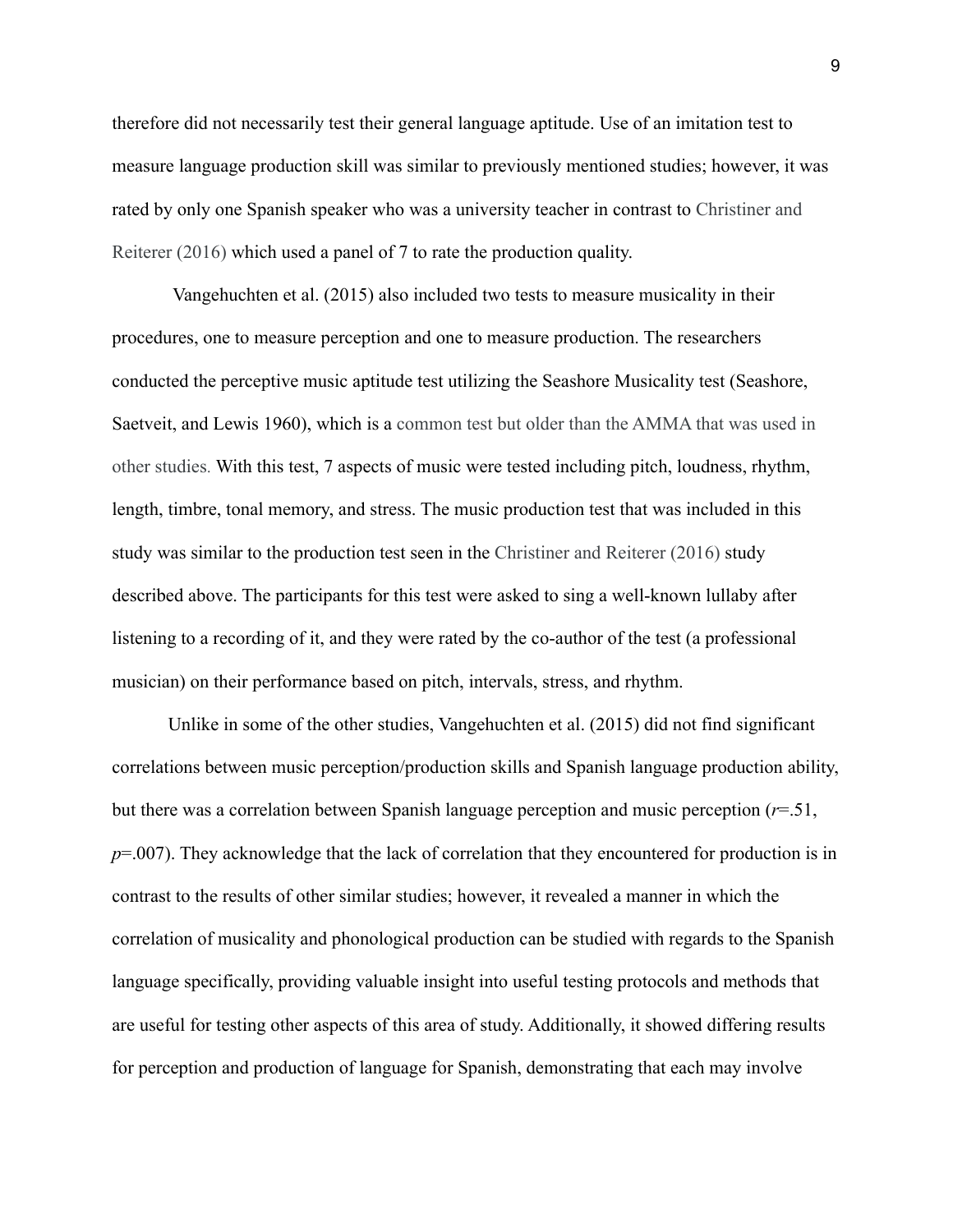different processes that are involved differently in at least the early stages of language acquisition. Finally, it showed different results testing for the relationship between musicality and Spanish compared to results found with other languages that could support the findings by Pei, et al. (2016) that demonstrated results for the different languages.

Using these studies as a basis, the current study attempts to contribute to the knowledge of the connection between musicality and early L2 language abilities. Knowledge in this field is key to unlocking the potential of how music can be used in language acquisition and instruction and is therefore a valuable asset in language pedagogy. Research indicates that there is in fact a correlation between musicality and language production, but previous studies do not discuss or test for how informal music production experience can affect this correlation, but only formal vocal and instrumental training. The current study looks to investigate how informal music experience also correlates to performing well on such language reception and production tests in order to expand the knowledge on how to utilize past experiences to support language learning. Research questions include:

-Does musical aptitude correlate with phonological performance in the early stages of foreign language learning in Spanish?

-Does musical aptitude correlate with language aptitude ?

*-*Does music/vocal training have an effect on phonological performance?

-Does informal music experience like worship background have an effect on phonological performance?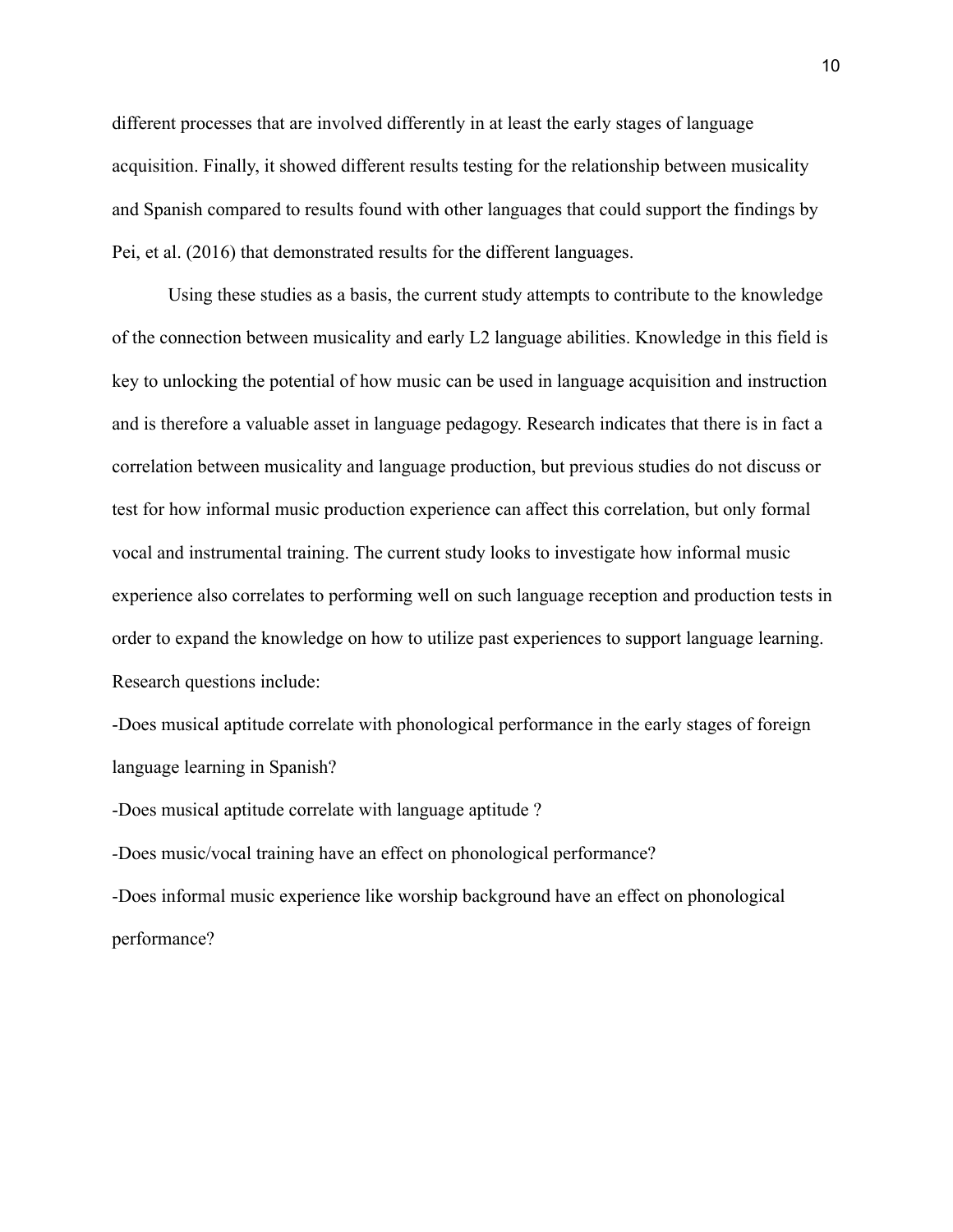#### **Methods**

#### **Participants**

For this study there were 19 participants who were all university students between the ages of 18-24 and had minimal experience with foreign language learning or were in an introductory Spanish course. Ten of the participants had no experience learning a foreign language at all while the other 9 came from the lowest level Spanish in the university or had experience learning additional languages outside of Spanish. 16 of the participants reported having had multiple months of vocal training of some kind (musical or other vocal training such as theater) with only 3 reporting having had no experience with vocal training. This study focused on the participants' vocal music training because of the results of Christiner and Reiterer (2016) that showed vocal music training and ability as having a larger impact on phonological performance than instrumental training. There were then 18 participants who reported having consistent worship experience with only one reporting not having worship exposure. There were 12 of the participants who reported coming from a principally acapella worship background, while 5 of the participants came from a principally instrumental worship background. All participants reported attending worship services of some kind when they were young.

#### **Materials**

The test consisted of 5 sections including a demographic questionnaire (seen in Appendix A), a musicality perception test, two sections of a language aptitude test, a Spanish receptive test (seen in Appendix B), and a Spanish imitation test (seen in Appendix C). For the tests, each participant was identified only by a participant number in order to maintain anonymity. Each participant was given an informed consent form to look over and sign that explained the goal of the test, and from there they were instructed on how to progress through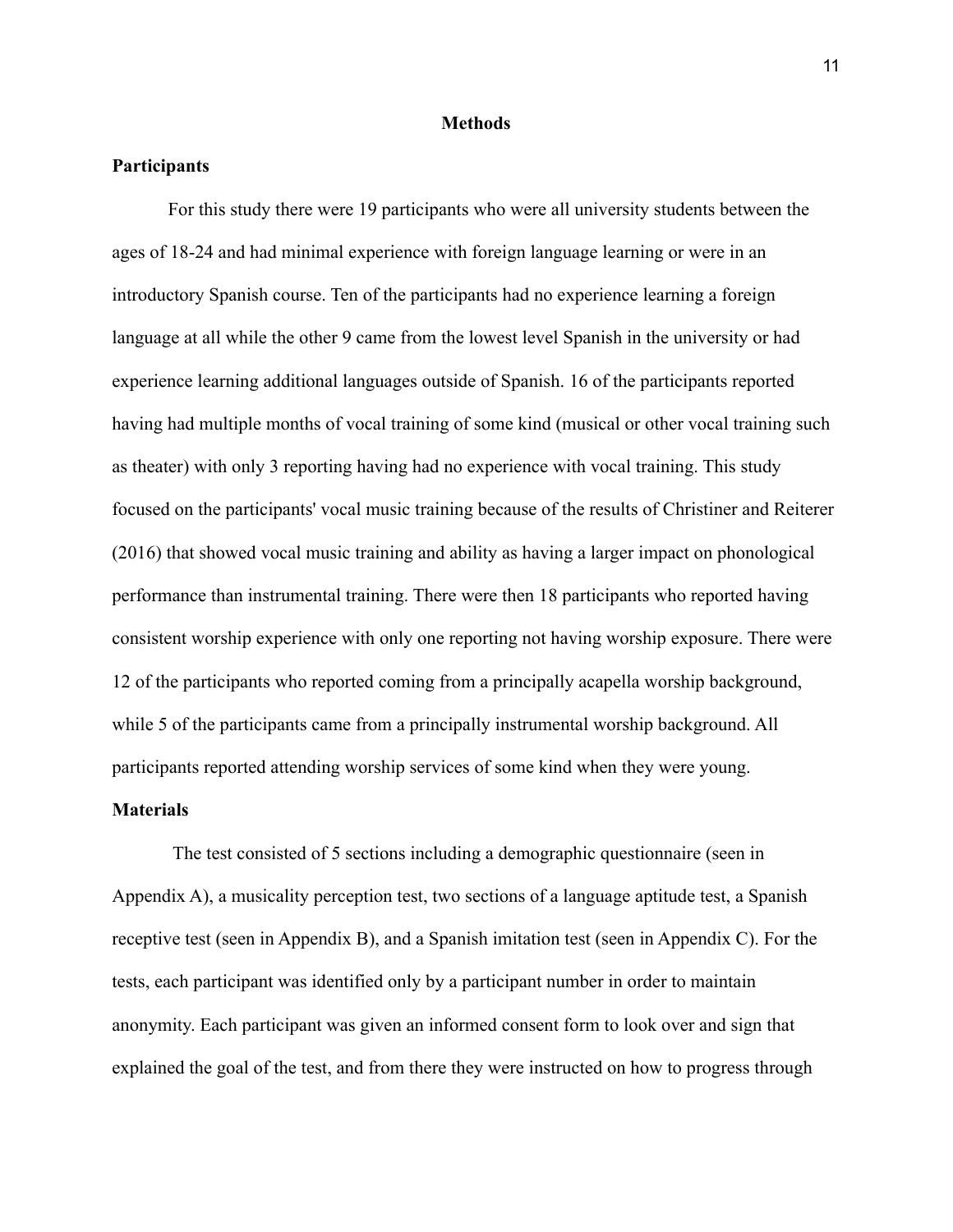each section of testing. Each test was opened in separate tabs of Google Chrome on a computer for each participant, except the imitation test which was given by the test proctor themselves in a room separate from the other participants. The order of the different tests was random, with the exception of the demographic questionnaire which always was first and the music perception which was always last so as not to tip off the participants to the exact nature of the study.

To start, the questionnaire collected demographic data such as age, gender, and the extent of the participants' experiences with music and language. After the questionnaire, the participants completed the next 4 tests in varying orders. One of these tests was a music aptitude test which examined the ability to perceive tonality and rhythm in music. The test used was the Advanced Measures of Music Audiation (AMMA; Gordon 1989) test, which is a standardized assessment used to measure the musical aptitude of participants, and as modelled by previously mentioned studies, is considered a reliable test of musical aptitude. The AMMA test consists of 30 items of two lines of music each that were either the same or different from each other. If they were dissimilar, they would differ tonally or rhythmically, and the participant would be prompted to choose which way they differed or if the lines of music they heard were the same.

Another section included two parts of the LLAMA language aptitude test (Meara and Rogers 2019) which tested the participants ability to perceive and learn an invented language. The LLAMA is a series of five tests, and for the study's purposes two of these were chosen for the participants to take. One, the LLAMA D test, involved a series of sounds given to the participant, none of which were from any true language, and they had to decide if each sound they heard was a new sound or one they had already heard. They would click the button for each sound until they had determined that they had heard every one. The other, the LLAMA E test, involved a panel of buttons displayed to the participants with different symbols on them. The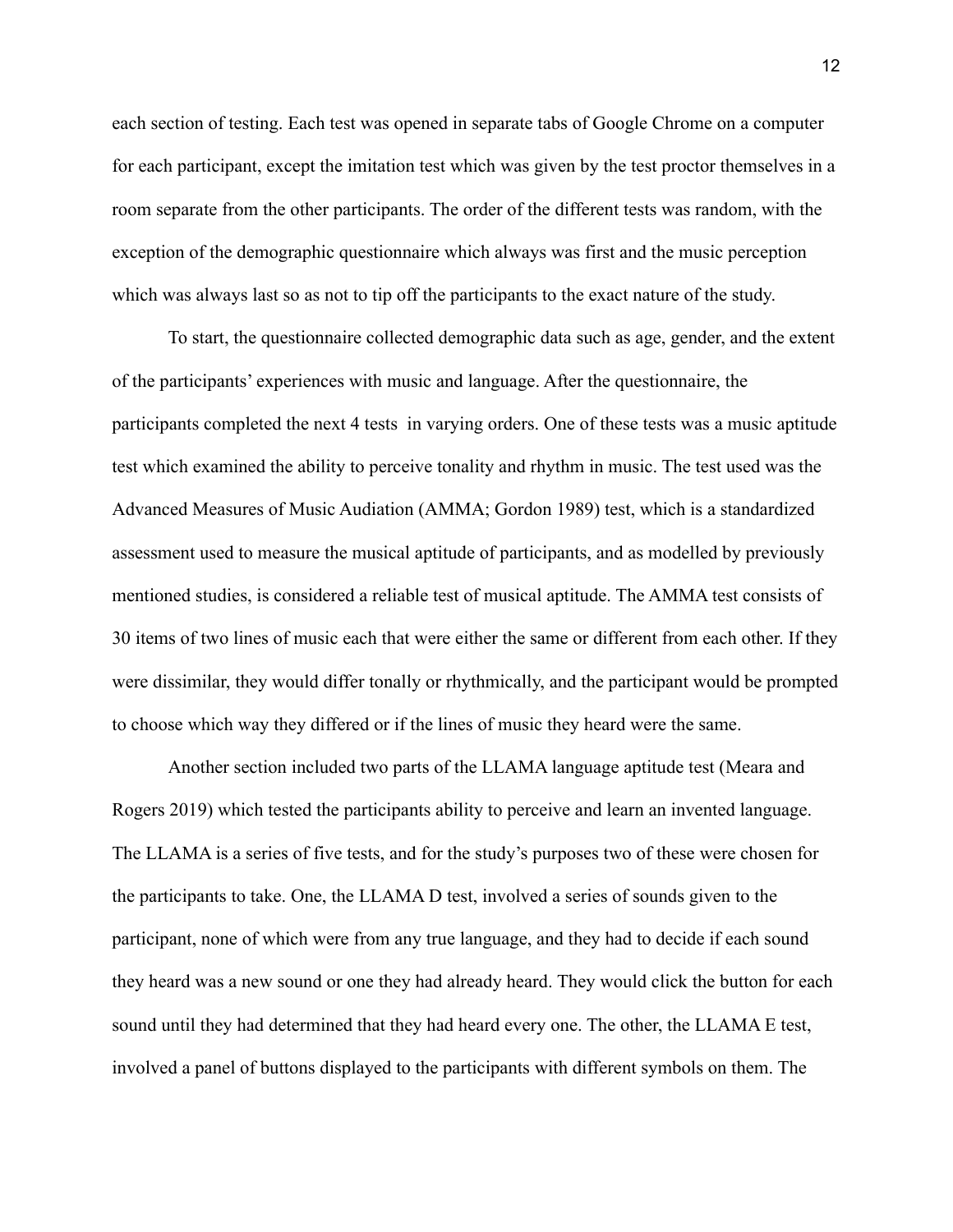participants had ten minutes to click on each button and attempt to memorize the sound associated with that symbol, and after the ten minutes expired they would then match sounds played for them with the correct combination of those symbols in a selection displayed on their screen.

Also included was a Spanish aptitude test based on the one modelled by Lieve Vangehuchten et al. (2015) that tested specifically for the participants' abilities to perceive phonological differences in the Spanish language. This test was created by the researchers by arranging 23 triplets consisting of one word in Spanish said twice and one word that differed only in the placement of stress or in phonetic differences. There were 10 word sets with a phonemically different word (Ex. apertura - apertura - abertura) and 13 with a word different by stress (Ex. disfrutó - disfruto - disfruto), and the position of the different word was random in each triplet. The words were arranged in a random order so that the different word was in a different position from item to item. The participants listened to a recording of a native speaker saying these words, and the participants were asked to listen to the recording once and indicate which word they believed to be different. The purpose of this was to test how well the participants would be able to perceive differences in phonological elements of the Spanish language.

The final part was a phonological imitation test that included various phrases in Spanish. These were phrases that would be said with varying intonation and emphasis such as questions, commands, and exclamations in order to better gauge how the participants could replicate the intonation/stress elements of the phrases (the suprasegmental elements) when repeating them. The suprasegmental aspects of language were chosen to be the focus of the tests based on the previous studies' results that showed these elements most correlated to musical aptitude. These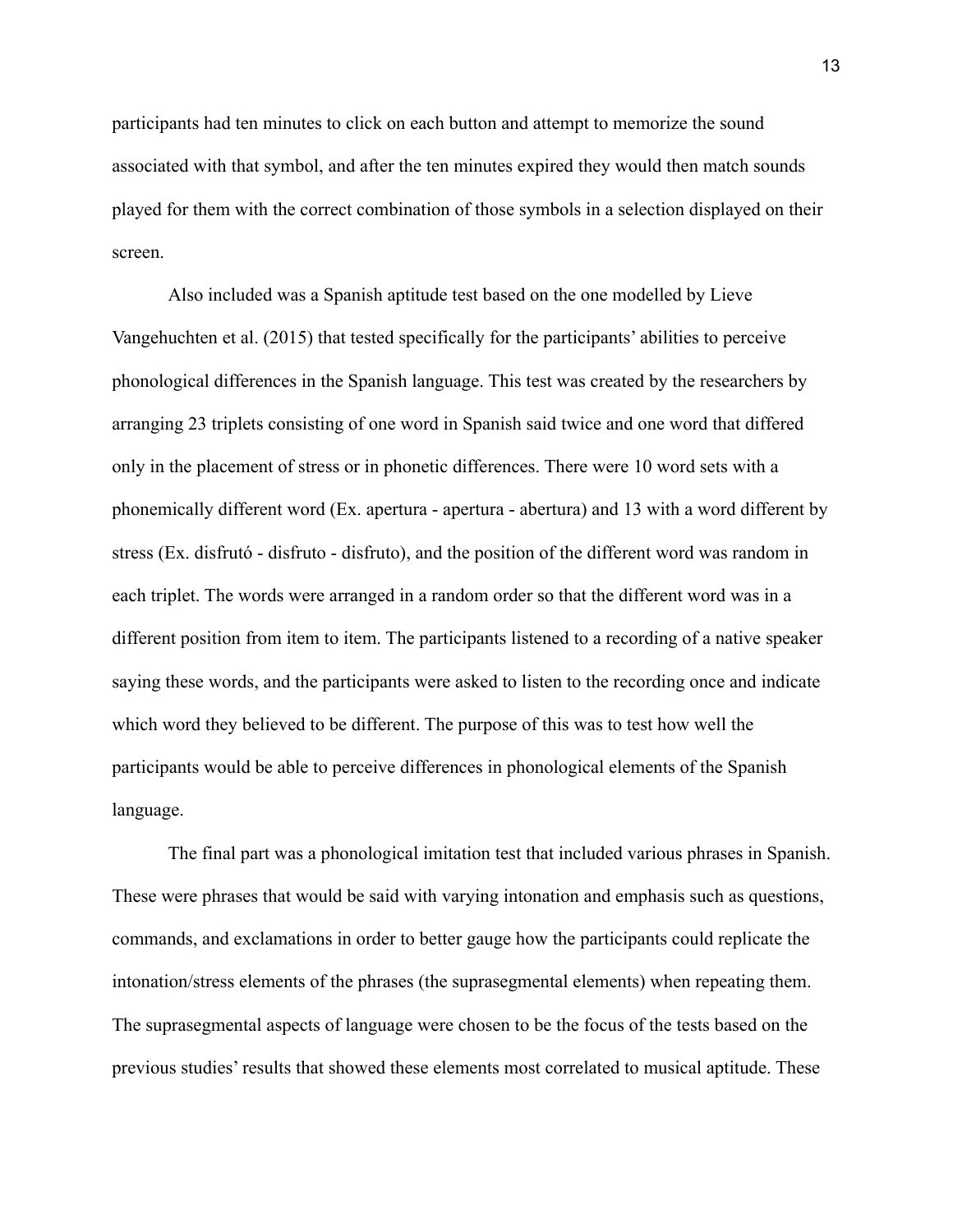sentences were recorded by a native speaker of Spanish. After hearing each one twice, the participants were recorded repeating the phrases aloud, being instructed to replicate what they heard to the best of their ability. In consideration of the results presented by Christiner and Reiterer (2016) that showed a strong effect of working memory, the imitation tests consisted of short sentences that would remain in the short-term memory in order to control for the effect of working memory on performance.

#### **Analysis**

Using SPSS (SPSS for Windows, Version 28.0 (IBM Corp)), correlations were examined between scores on each of these tests. Then this data was further tested in individual samples t-tests for group effects based on the demographic information collected from the participants by the questionnaire at the beginning of the testing process, including factors such as music experience, language-learning experience, and worship background.

#### **Results**

First, the descriptive statistics of the tests are presented, followed by the results of the Pearson correlations. Next, the results of independent sample t-tests run for the demographic information reported by the participants are presented along with the descriptive statistics of each demographic group.

#### **Descriptive Statistics of the Receptive Musicality Test**

The AMMA musicality test was scored by computer and divided into the Tonal and Rhythm section scores as well as a total composite score. As seen in Table 1, the Tonal scores of the participants produced a mean score of 24.00 with a standard deviation of 5.16, the Rhythm scores produced a mean of 26.68 and a standard deviation of 4.67, and the Composite scores produced a mean of 50.68 with a standard deviation of 9.41.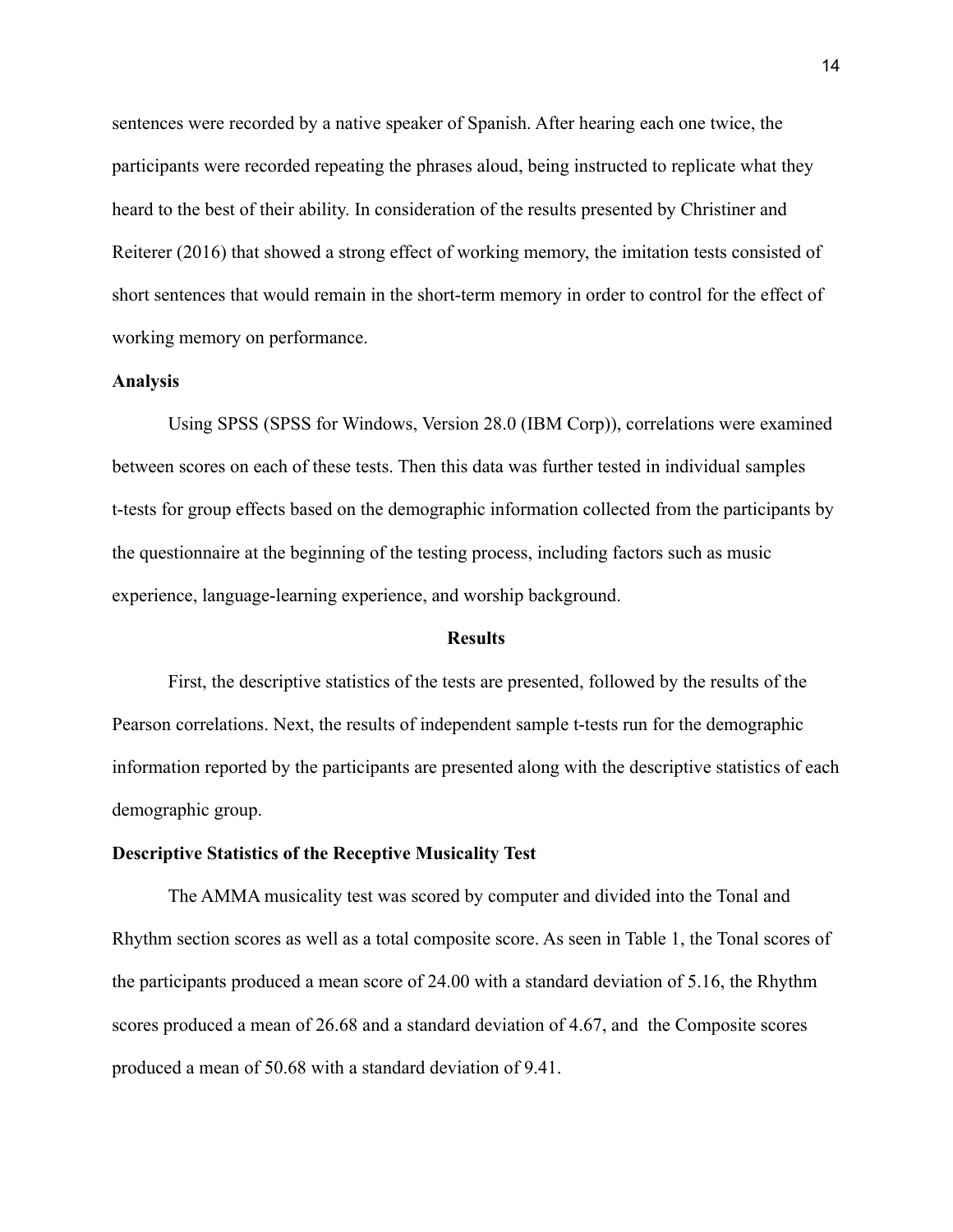#### **Table 1**

#### *Descriptive statistics of the receptive musicality test*

| <b>Test</b>                 | Mean  | <b>Standard Deviation N</b> |    |
|-----------------------------|-------|-----------------------------|----|
| <b>AMMA Tonal Score</b>     | 24.00 | 5.16                        | 19 |
| <b>AMMA Rhythm Score</b>    | 26.68 | 4.67                        | 19 |
| <b>AMMA Composite Score</b> | 50.68 | 941                         | 19 |

#### **Descriptive Statistics of the Receptive Spanish Test**

The Spanish Receptive Test was given via a Google Form quiz in which the participants were able to choose the word they thought was different based on the recording they heard, and this would show their score based on how many they chose correctly. Like the AMMA, the scores were also divided, this time into Phonemic and Stress sections as well as a Total score. As seen in Table 2, the participants' scores from the Phonemic section produced a mean score of 7.95 with a standard deviation of 1.43, the scores from the Stress section produced a mean score of 11.16 with a standard deviation of 1.30, and the scores from the Receptive test as a whole produced a mean score of 19.11 with a standard deviation of 2.13.

## **Table 2**

## *Descriptive statistics of the receptive Spanish test*

| <b>Test</b>              | Mean  | <b>Standard Deviation N</b> |    |
|--------------------------|-------|-----------------------------|----|
| <b>Total Receptive</b>   | 19.11 | 2.13                        | 19 |
| <b>Phoneme Receptive</b> | 7.95  | 1.43                        | 19 |
| <b>Stress Receptive</b>  | 11.16 | 1.3                         | 19 |

#### **Descriptive Statistics of the Spanish Imitation Test**

The Imitation test was judged by two experimenters who rated the reproductions on a scale of 1-4 based on the factors of word stress and overall sentence intonation as produced by the participant. On this scale 4 indicates total flawless and native-like word stress and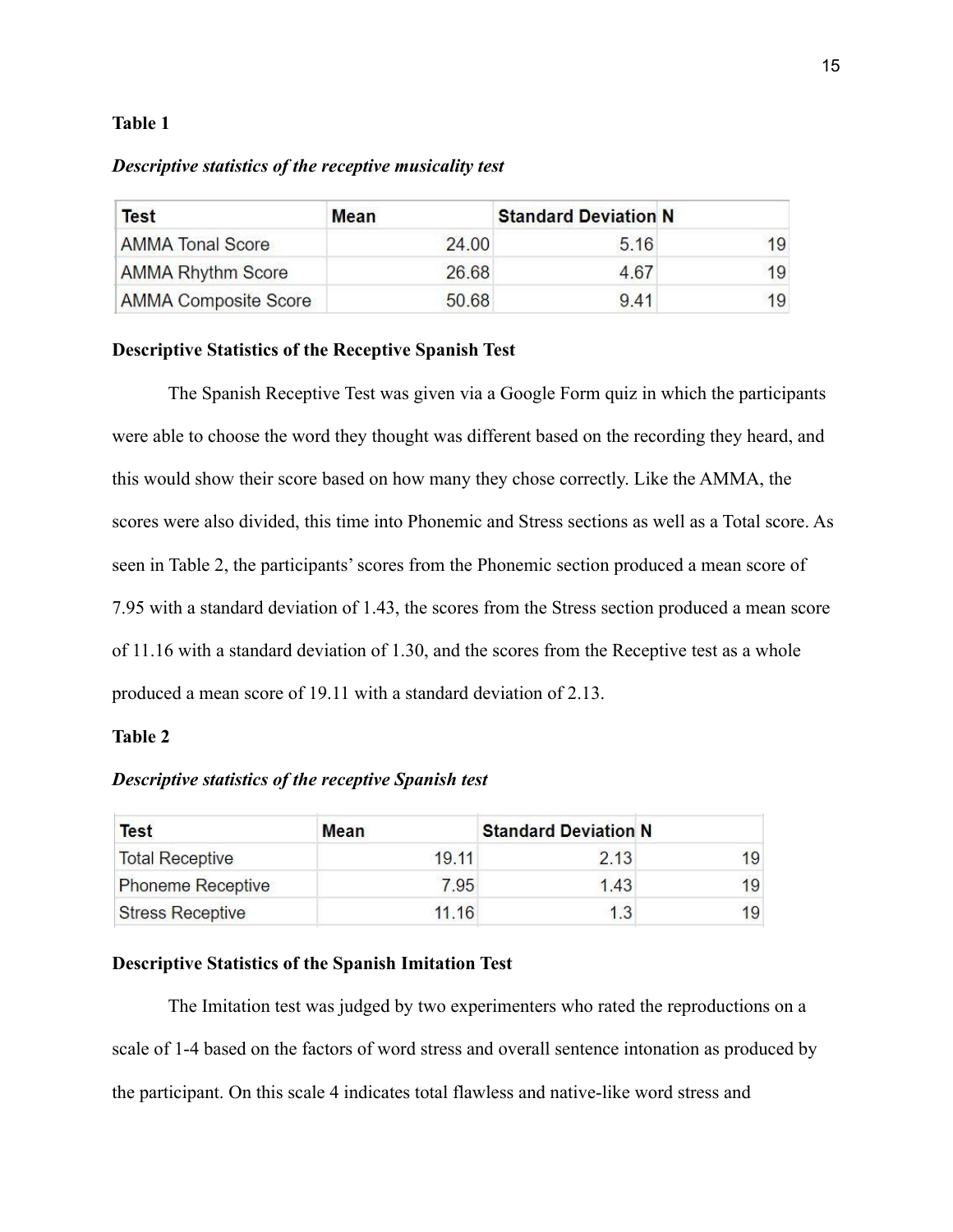intonation, a 3 indicates correct stress on words and overall sentence intonation but not to the same extent as a native speaker, a 2 indicates either correct stress on the words or overall sentence intonation, but not on both, and a 1 indicates non-native word stress and intonation on the entire phrase. The Imitation test scores were rated separately by the two experimenters, and the scores recorded demonstrated an inter-rater reliability of (86%). The two sets of scores were then averaged together into a single score for each test item for each participant. The mean of the participants' average scores for the Imitation test was 2.14 with a standard deviation of .42.

#### **Descriptives of the Language Aptitude Tests**

The scores for the LLAMA D and E tests were given by the program after the participants took the tests as a score out of 20. As seen in Table 3, the LLAMA D scores produced a mean of 10.21 and a standard deviation of 2.93. The LLAMA E scores produced a mean of 6.21 and a standard deviation of 5.13.

#### **Table 3**

#### *Descriptive statistics of the general language receptive tests*

| <b>Test</b> | Mean  | <b>Standard Deviation N</b> |    |
|-------------|-------|-----------------------------|----|
| LLAMA D     | 10.21 | 2.93                        | 19 |
| LLAMA E     | 6.21  | 5.13                        | 19 |

## **Tests for Pearson Correlations**

Based on the data found by the Pearson correlations, the AMMA test scores did not reliably predict performance on the Receptive or Imitation Spanish tests. As seen in Table 4, there were no statistically significant correlations found between the AMMA test scores and the Spanish language test scores.

Furthermore, the AMMA test scores also did not reliably predict performance on the language aptitude test sections LLAMA D and E. Also shown in Table 4, the LLAMA E test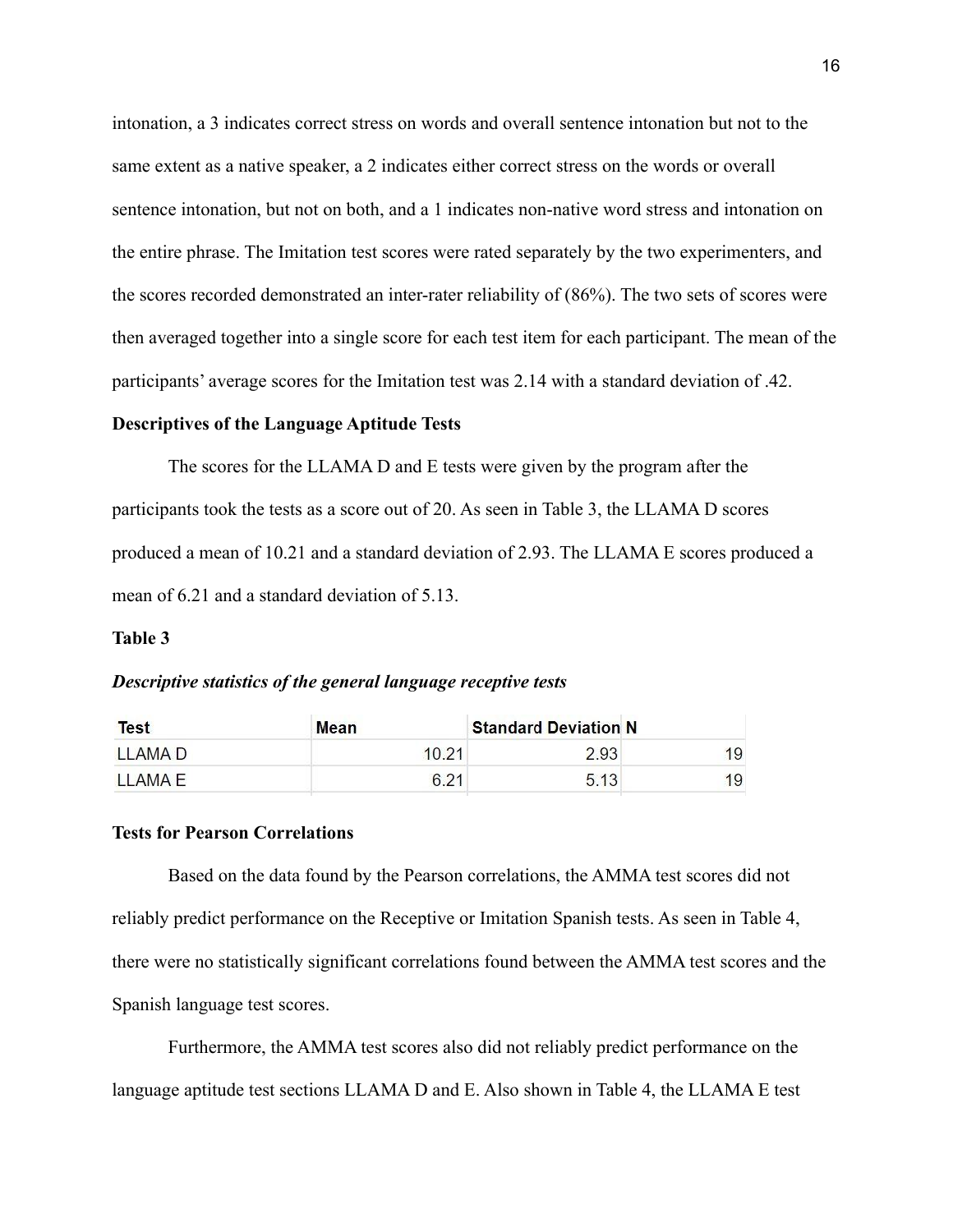showed positive, but weak, correlations to the the AMMA scores including the Tonal score

 $(r=0.31, p=0.20)$ , the Rhythm score  $(r=0.34, p=0.16)$ , and the Composite score  $(r=0.34, p=0.16)$ , but

none were found to be statistically significant.

## **Table 4**

## *Pearson correlations with the musicality test*

|                                                 |                            | <b>Imitation Average</b> | Receptive Phoneme Receptive Stress Receptive Total LLAMA D |         |         |         | <b>LLAMAE</b> |
|-------------------------------------------------|----------------------------|--------------------------|------------------------------------------------------------|---------|---------|---------|---------------|
| <b>AMMA Tonal Score</b>                         | <b>Pearson Correlation</b> | 0.13                     | 0.04                                                       | $-0.11$ | $-0.40$ | $-0.19$ | 0.31          |
|                                                 | Sig. (2 Tailed)            | 0.61                     | 0.88                                                       | 0.66    | 0.87    | 0.44    | 0.20          |
|                                                 | N                          | 19.00                    | 19.00                                                      | 19.00   | 19.00   | 19.00   | 19.00         |
| <b>AMMA Rhythm Score</b>                        | <b>Pearson Correlation</b> | 0.19                     | 0.07                                                       | 0.14    | 0.13    | $-0.16$ | 0.34          |
|                                                 | Sig. (2 Tailed)            | 0.43                     | 0.77                                                       | 0.58    | 0.59    | 0.52    | 0.16          |
|                                                 |                            | 19.00                    | 19.00                                                      | 19.00   | 19.00   | 19.00   | 19.00         |
| <b>AMMA Composite Score Pearson Correlation</b> |                            | 0.17                     | 0.06                                                       | 0.01    | 0.04    | $-0.18$ | 0.34          |
|                                                 | Sig. (2 Tailed)            | 0.50                     | 0.82                                                       | 0.97    | 0.86    | 0.46    | 0.16          |
|                                                 | N                          | 19.00                    | 19.00                                                      | 19.00   | 19.00   | 19.00   | 19.00         |

However, as seen in Table 5, the results of the Pearson tests for correlation did reveal that the LLAMA E test was a reliable predictor of participant performance on the phonemic section

from the Spanish Receptive test ( $r=56$ ,  $p=01$ ) and the total Receptive score ( $r=56$ ,  $p=01$ ).

## **Table 5**

## *Pearson correlations with the language aptitude test*

|                               |                            | <b>LLAMAE</b> |
|-------------------------------|----------------------------|---------------|
| <b>Imitation Test Average</b> | <b>Pearson Correlation</b> | 0.44          |
|                               | Sig. (2 Tailed)            | 0.06          |
|                               | $\overline{N}$             | 19.00         |
| <b>Receptive Total</b>        | <b>Pearson Correlation</b> | 0.56          |
|                               | Sig. (2 Tailed)            | 0.01          |
|                               | $\mathcal N$               | 19.00         |
| <b>Receptive Phoneme</b>      | <b>Pearson Correlation</b> | 0.58          |
|                               | Sig. (2 Tailed)            | 0.01          |
|                               | $\overline{N}$             | 19.00         |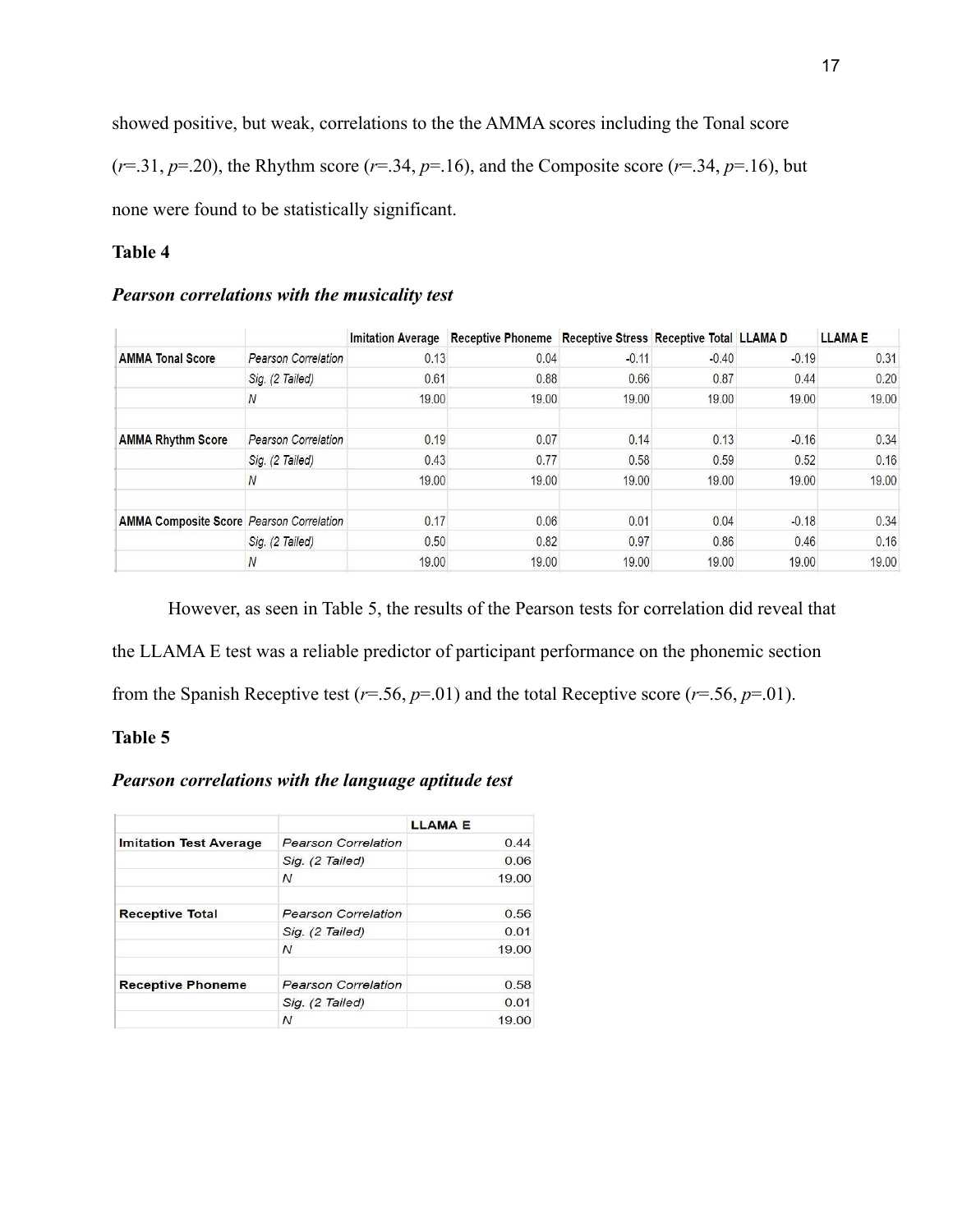#### **Testing for Group Effect By Independent Sample t-tests**

The following sections provide the results of the independent sample t-tests that were run using the results of the tests and the demographic information reported by the participants in the initial questionnaire. With only 19 participants, the group numbers are not conducive to true statistical analysis but could give preliminary insight into how these factors affect performance on these tests.

#### *Effect of Experience With Musical Training*

Of the participants, 16 had experience with musical training and 3 did not, which was a problem for comparing statistics between the two groups because of the inequality of participants in each group. Table 6 below shows the descriptive statistics based on the participants' results by group.

#### **Table 6**

|                               | <b>With Musical Experience</b> |           | <b>Without Musical Experience</b> |           |
|-------------------------------|--------------------------------|-----------|-----------------------------------|-----------|
|                               | <b>Mean</b>                    | <b>SD</b> | Mean                              | <b>SD</b> |
| <b>LLAMAD</b>                 | 10.25                          | 2.95      | 10.00                             | 3.46      |
| <b>LLAMAE</b>                 | 5.94                           | 5.32      | 7.67                              | 4.62      |
| <b>AMMA Tonal Score</b>       | 24.06                          | 5.34      | 23.67                             | 5.03      |
| <b>AMMA Rhythm Score</b>      | 26.94                          | 4.28      | 25.33                             | 7.50      |
| <b>AMMA Composite Score</b>   | 51.00                          | 9.25      | 49.00                             | 12.29     |
| <b>Imitation Test Average</b> | 2.13                           | 0.46      | 2.15                              | 0.16      |
| <b>Receptive Total</b>        | 19.00                          | 2.28      | 19.67                             | 1.15      |
| <b>Receptive Phoneme</b>      | 7.81                           | 1.47      | 8.67                              | 1.15      |
| <b>Receptive Stress</b>       | 11.19                          | 1.42      | 11.00                             | 0.00      |

#### *Descriptive statistics of participant groups by musical training*

As shown in table 7, independent samples t-tests did not show that the participants' experience with musical training had a significant effect on any test. All tests were shown to be above the .05 level that is required to indicate a significant effect by the variable.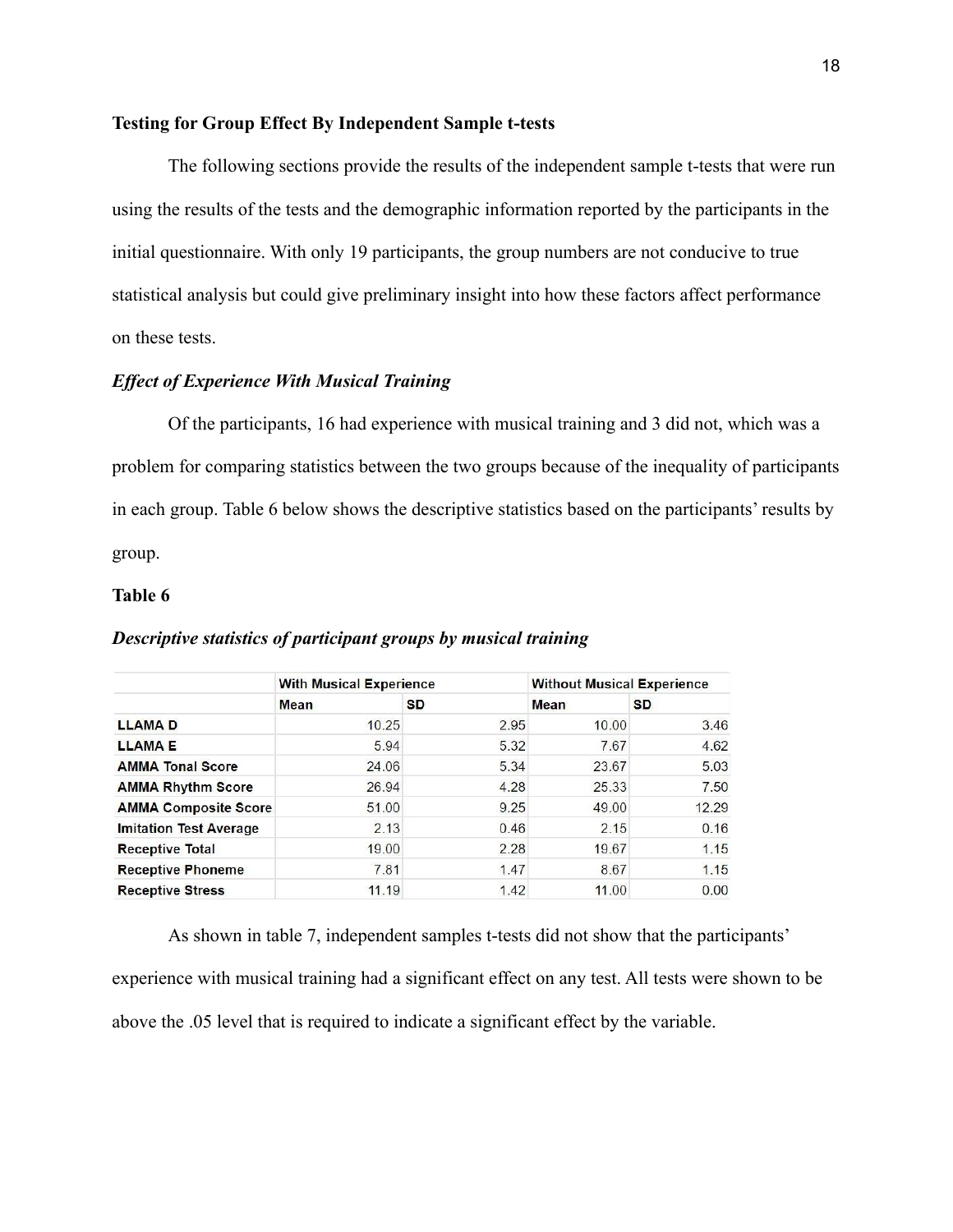## **Table 7**

| <b>Test</b>                    | t-test for Equality of Means |                    |  |  |
|--------------------------------|------------------------------|--------------------|--|--|
|                                | t                            | <b>Two-Sided p</b> |  |  |
| <b>LLAMAD</b>                  | 0.13                         | 0.90               |  |  |
| <b>LLAMAE</b>                  | 0.52                         | 0.61               |  |  |
| <b>AMMA Tonal Score</b>        | 0.12                         | 0.91               |  |  |
| <b>AMMA Rhythm Score</b>       | 0.53                         | 0.60               |  |  |
| <b>AMMA Composite Score</b>    | 0.33                         | 0.75               |  |  |
| <b>Final Average Imitation</b> | 0.32                         | 0.76               |  |  |
| <b>Total Receptive</b>         | 0.49                         | 0.63               |  |  |
| <b>Phoneme Receptive</b>       | 0.95                         | 0.36               |  |  |
| <b>Stress Receptive</b>        | 0.22                         | 0.83               |  |  |

## *Independent Sample t-test for effect of musical training*

## *Effect of Language Learning Experience*

Of the participants, 9 had previous experience learning a second language and 10 did not. In Table 8 are the descriptive statistics for these groups including their means and standard deviations for all tests followed by the results of the independent sample t-test for group effect. As shown in the table, the participants with language learning experience did score with a slightly higher mean on the LLAMA tests, but had either a slightly lower or nearly the same mean score on the other tests; however, none of the differences in means was found to be significant by the t-tests.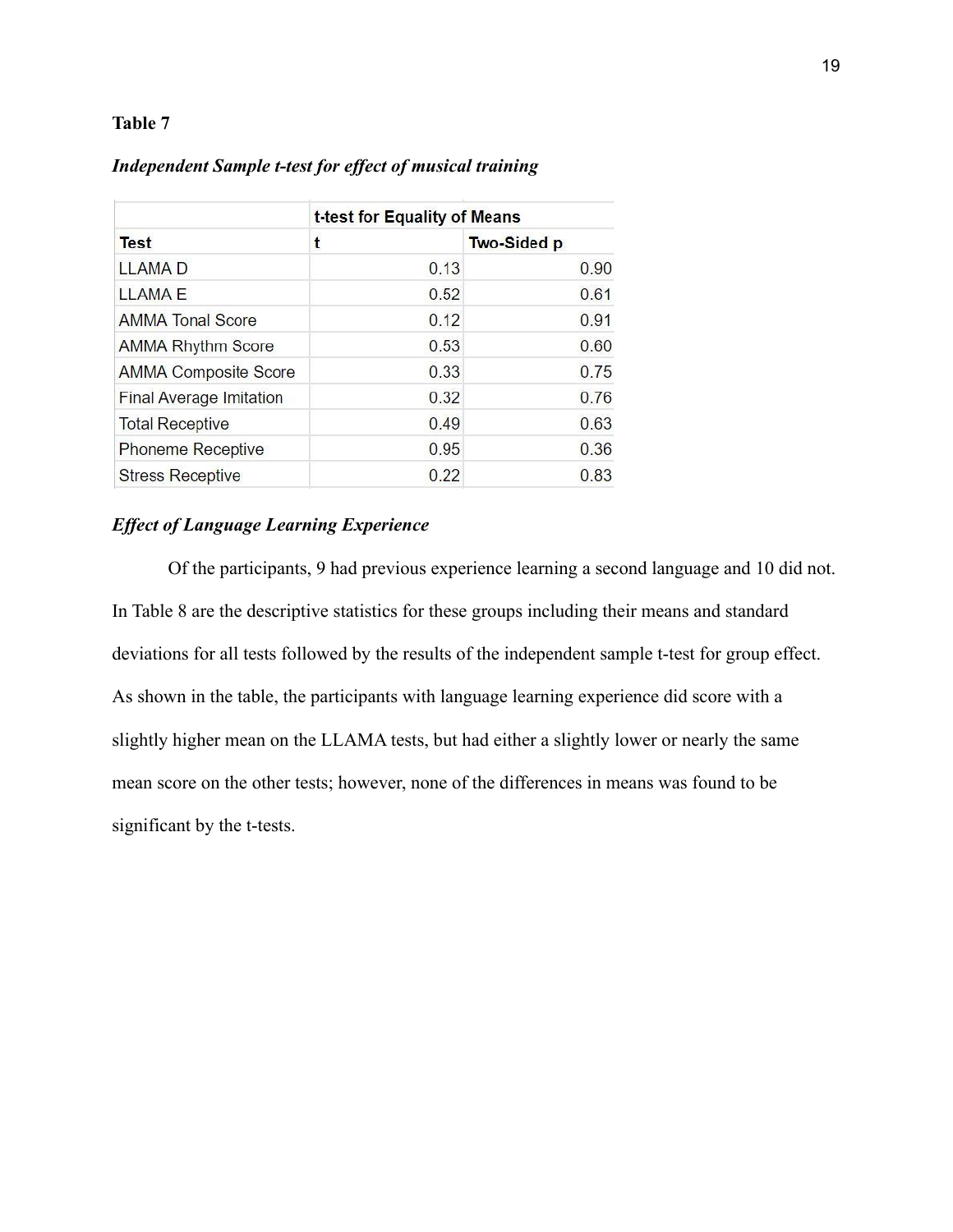## **Table 8**

|                               | <b>With Language Experience</b> |           | <b>Without Language Experience</b> |           |
|-------------------------------|---------------------------------|-----------|------------------------------------|-----------|
|                               | Mean                            | <b>SD</b> | <b>Mean</b>                        | <b>SD</b> |
| <b>LLAMAD</b>                 | 11.00                           | 2.78      | 9.50                               | 3.02      |
| <b>LLAMAE</b>                 | 6.89                            | 6.31      | 5.60                               | 4.06      |
| <b>AMMA Tonal Score</b>       | 23.89                           | 6.33      | 24.10                              | 4.20      |
| <b>AMMA Rhythm Score</b>      | 25.11                           | 5.41      | 28.10                              | 3.60      |
| <b>AMMA Composite Score</b>   | 49.00                           | 11.50     | 52.20                              | 7.37      |
| <b>Imitation Test Average</b> | 2.27                            | 0.55      | 2.01                               | 0.23      |
| <b>Receptive Total</b>        | 18.44                           | 2.69      | 19.70                              | 1.33      |
| <b>Receptive Phoneme</b>      | 7.44                            | 1.50      | 8.40                               | 1.26      |
| <b>Receptive Stress</b>       | 11.00                           | 1.73      | 11.30                              | 0.82      |

## *Descriptive statistics for participant groups by language experience*

As shown in Table 9, independent samples t-tests showed that the participants' previous experience with language experience did not have a significant effect on testing performance with the difference in means of the two groups not being found to be significant.

#### **Table 9**

## *Independent samples t-tests for effect of language experience*

|                             | t-test for Equality of Means |                    |  |  |
|-----------------------------|------------------------------|--------------------|--|--|
| <b>Test</b>                 | t                            | <b>Two-Sided p</b> |  |  |
| <b>LLAMAD</b>               | 1.12                         | 0.28               |  |  |
| <b>LLAMAE</b>               | 0.54                         | 0.60               |  |  |
| <b>AMMA Tonal Score</b>     | $-0.09$                      | 0.93               |  |  |
| <b>AMMA Rhythm Score</b>    | $-1.43$                      | 0.17               |  |  |
| <b>AMMA Composite Score</b> | $-0.73$                      | 0.48               |  |  |
| Final Average Imitation     | 1.36                         | 0.19               |  |  |
| <b>Total Receptive</b>      | $-1.31$                      | 0.21               |  |  |
| Phoneme Receptive           | $-1.50$                      | 0.15               |  |  |
| <b>Stress Receptive</b>     | $-0.49$                      | 0.63               |  |  |

## *Effect of Worship Background*

Of the participants, 12 reported coming from a principally acapella worship background and 8 from a principally instrumental background. There was only one participant who reported coming from no consistent worship background, so a third group of those with no worship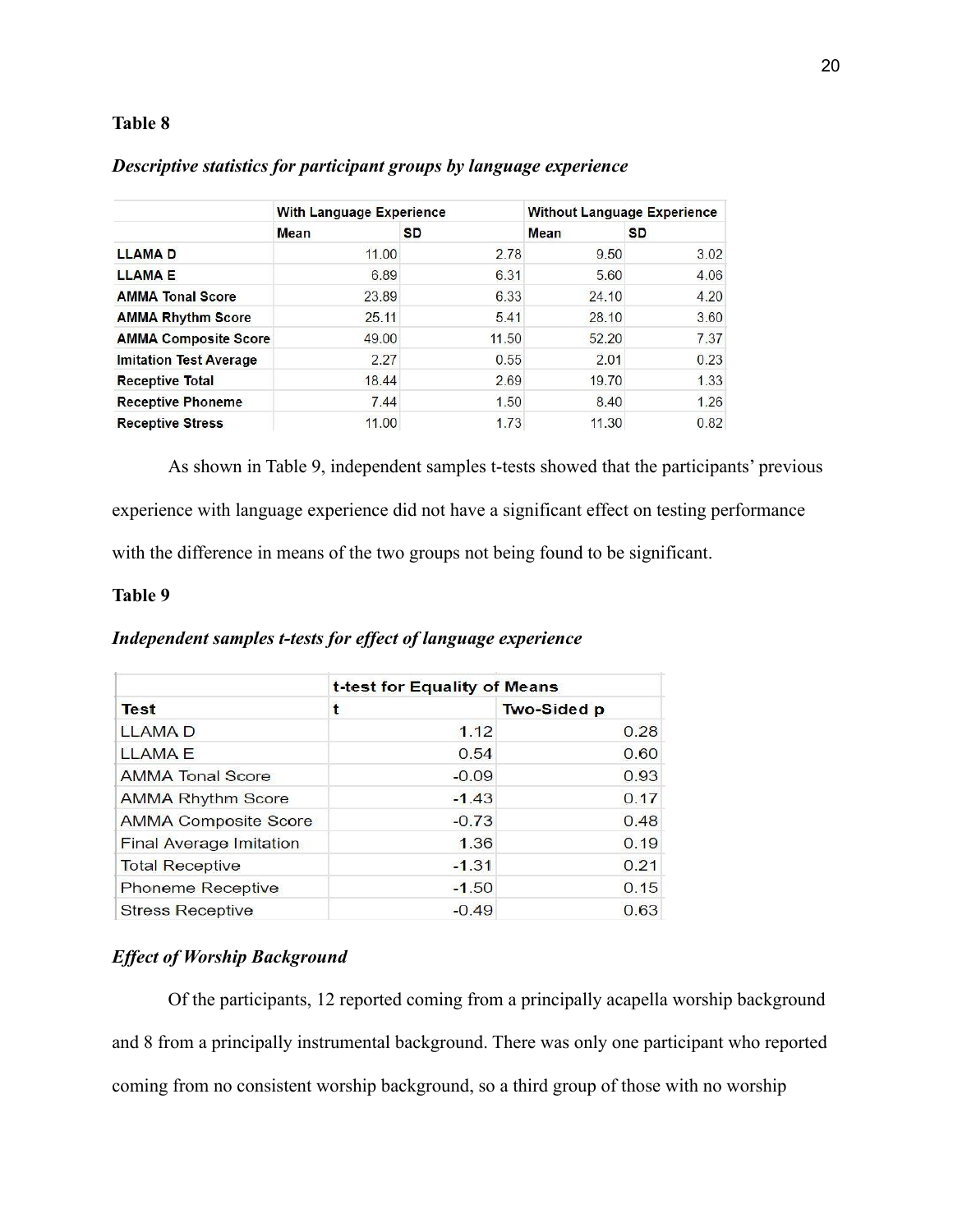background was not possible and as such was not included; therefore, the effect of different types of worship backgrounds (principally acapella or principally instrumental) was tested instead of testing if having a worship background is more beneficial in this test than having none. In Table 10 are the means for each test by group for the participants divided by their worship background followed by the results of the independent samples t-tests for group effect. As seen in the table, those from a principally acappella background had a higher mean score for the LLAMA E test scores and all AMMA test scores while having either a lower or nearly identical mean score for the others.

## **Table 10**

|                               | <b>Principally Acappella</b> |           | <b>Principally Instrumental</b> |           |
|-------------------------------|------------------------------|-----------|---------------------------------|-----------|
|                               | Mean                         | <b>SD</b> | Mean                            | <b>SD</b> |
| <b>LLAMAD</b>                 | 9.83                         | 2.75      | 11.33                           | 3.38      |
| <b>LLAMAE</b>                 | 7.83                         | 5.60      | 3.17                            | 2.85      |
| <b>AMMA Tonal Score</b>       | 24.92                        | 4.20      | 21.33                           | 6.43      |
| <b>AMMA Rhythm Score</b>      | 27.17                        | 4.08      | 24.50                           | 5.01      |
| <b>AMMA Composite Score</b>   | 52.08                        | 7.68      | 45.83                           | 11.23     |
| <b>Imitation Test Average</b> | 2.17                         | 0.51      | 2.09                            | 0.23      |
| <b>Receptive Total</b>        | 19.00                        | 2.52      | 19.33                           | 1.50      |
| <b>Receptive Phoneme</b>      | 7.75                         | 1.54      | 8.33                            | 1.36      |
| <b>Receptive Stress</b>       | 11.25                        | 1.60      | 11.00                           | 0.63      |

*Descriptive statistics for participant groups by worship background*

As seen in Table 11, independent sample t-tests showed that worship background did not have a significant effect on phonological production. As with the other groups, worship background was not shown to have a significant effect on scores across all tests for all participants.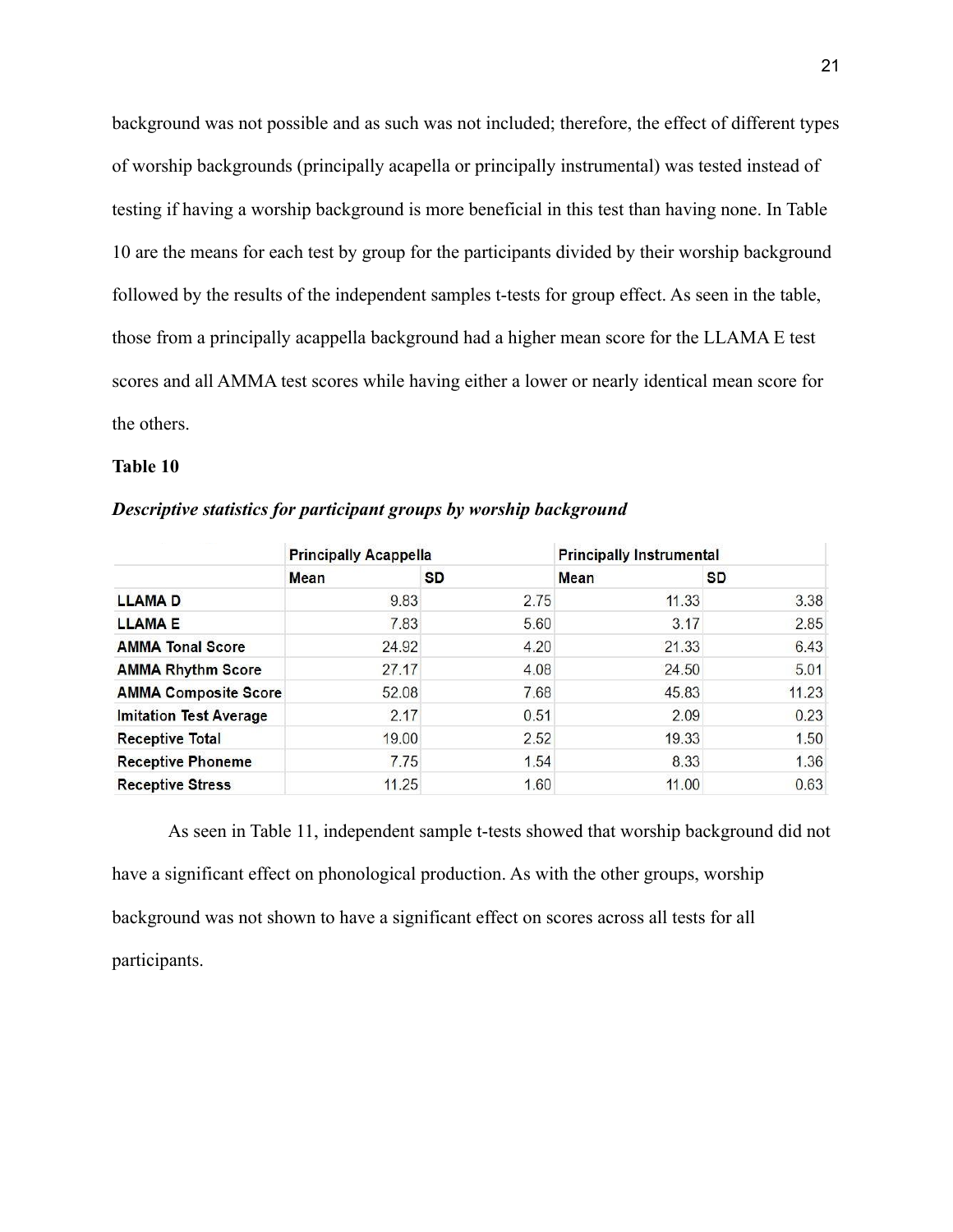#### **Table 11**

|                                | t-test for Equality of Means |                    |  |
|--------------------------------|------------------------------|--------------------|--|
| <b>Test</b>                    | t                            | <b>Two-Sided p</b> |  |
| <b>LLAMAD</b>                  | $-1.01$                      | 0.33               |  |
| <b>LLAMAE</b>                  | 1.90                         | 0.08               |  |
| <b>AMMA Tonal Score</b>        | 1.43                         | 0.17               |  |
| <b>AMMA Rhythm Score</b>       | 1.21                         | 0.24               |  |
| <b>AMMA Composite Score</b>    | 1.40                         | 0.18               |  |
| <b>Final Average Imitation</b> | 0.33                         | 0.74               |  |
| <b>Total Receptive</b>         | $-0.30$                      | 0.77               |  |
| Phoneme Receptive              | $-0.78$                      | 0.45               |  |
| <b>Stress Receptive</b>        | 0.36                         | 0.72               |  |

## *Independent samples t-tests for the effect of worship background*

#### **Discussion**

In the previously mentioned studies, various aspects of the connection between music and language were revealed, and this study aimed to add to this understanding. Unlike some studies, such as that of Christiner and Reiterer (2016), there was no significant correlation found between musical aptitude and phonological performance, nor was there a correlation between musical experience and phonological performance; however, a relationship was found between language aptitude and phonological performance as evidenced by significant correlations between the certain test scores and LLAMA E test scores including the Phonemic Receptive test scores  $(r=0.56, p=0.01)$ , the Total Receptive test scores  $(r=0.56, p=0.01)$ . By these correlations this study provides further confirmation of the validity of the LLAMA E test for predicting performance on language aptitude tests.

When tested for group effect with independent sample t-tests, there was no group demographic shown to have a significant effect on any test scores. For the groups with and without musical training it is probable that the sample size alone prevented it from showing any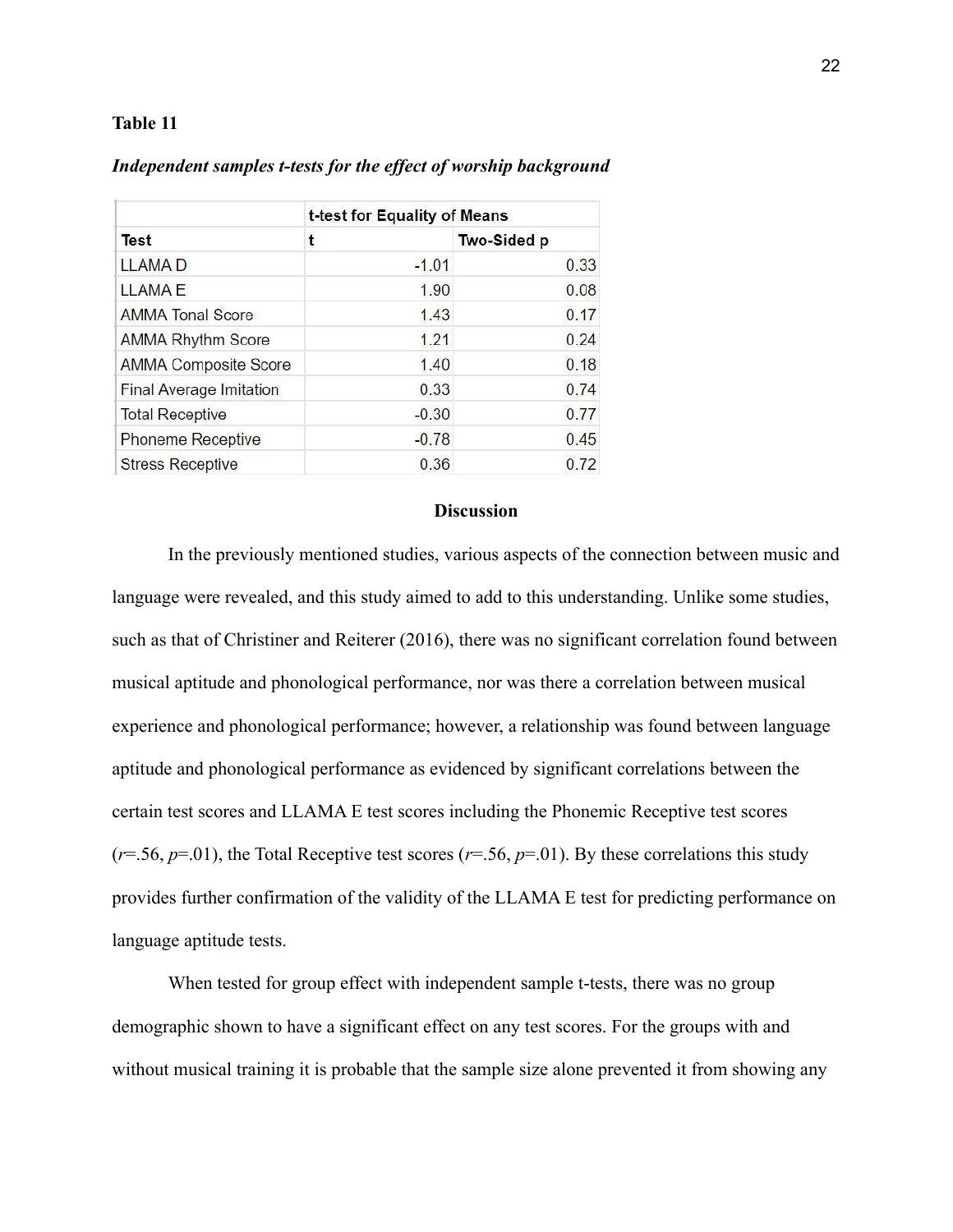kind of effect because the majority of participants had this background (16:3) making it statistically difficult to compare scores of the two groups. Furthermore, as stated previously, participants who were in the group with previous language learning experience came from low-level Spanish classes after only a couple of months into the course, and as a result, it is likely that although they had a level of L2 Learning experience, it may not have been enough to create a significant difference between their scores and those of the group with no L2 learning experience. Finally, the test for the effect of types of worship background may not have shown significant results due to the smaller group sizes that were being compared. Although it was not tested in full due to the lack of sufficient participants, this study also looks to raise the question for future research of how informal music training and/or exposure in settings such as religious worship can give an advantage to L2 learners in language acquisition and performance.

Although the results of this study do not match those of other studies regarding musicality and phonological performance, they do match more closely the results of Vangehuchten et al. (2015) who studied this concept in the Spanish language, as the current study did, and found a significant correlation between music and Spanish language perception ability but did not find a significant correlation between music production ability and Spanish imitation ability. Given the small sample size, it is difficult to definitively draw conclusions based off these results, but if they are reliable they could suggest that the effect of musicality on receptive or productive language aptitude is not seen in Spanish as it was with other languages such as Hindi in the study by Christiner and Reiterer (2016), further supporting the findings of Pei et al. (2016) that showed differing results between languages. The variance from one language to another could imply that the connection between music and language is more complex than previously presented. This is particularly important in the field of language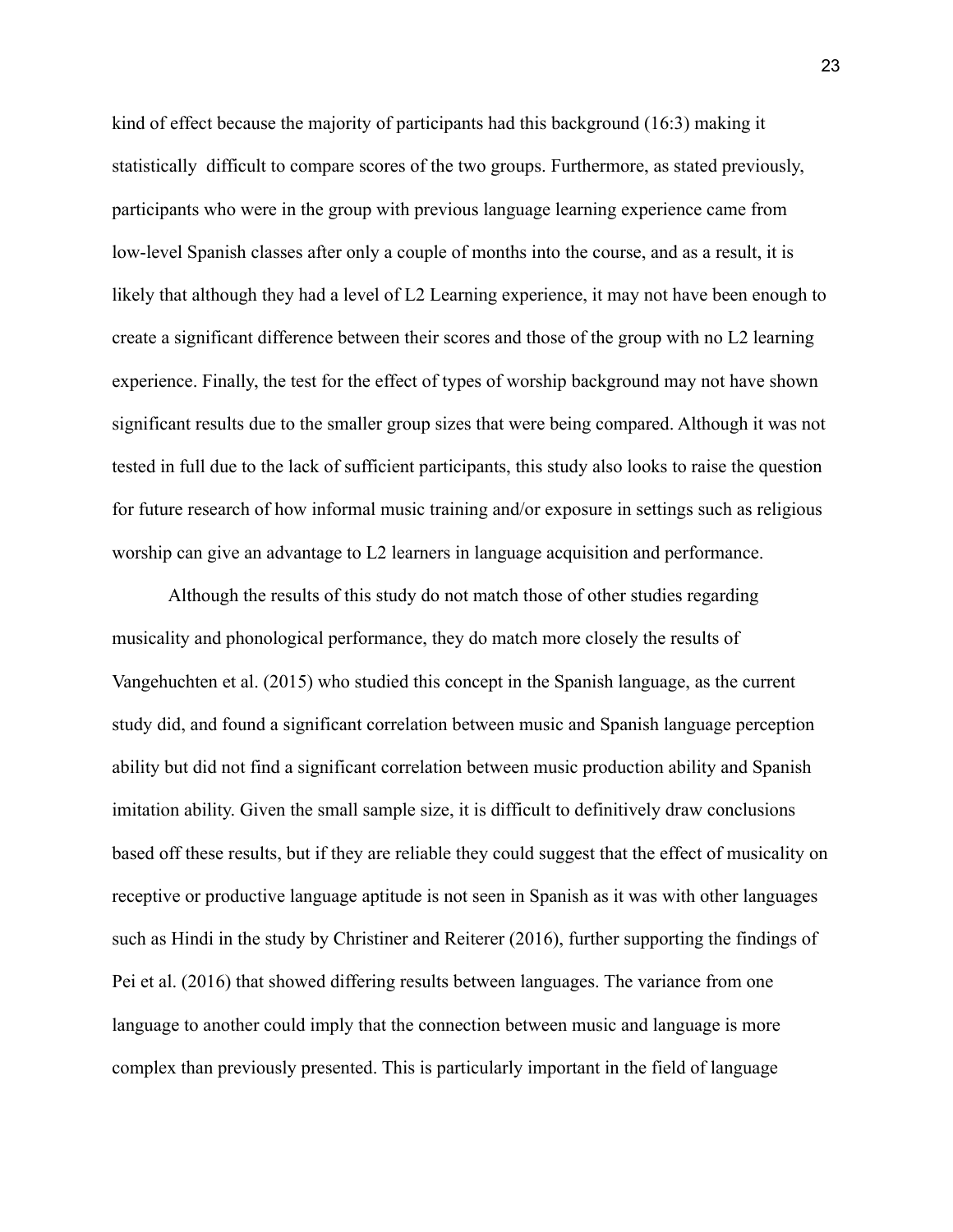acquisition as researchers seek to more fully understand how to apply certain backgrounds and abilities to teach languages - if musical ability or background does not interact with language ability the same in every language, then those factors would likewise need to be utilized differently. More research is needed on how musicality affects the acquisition of individual languages.

It should be recognized that, as in the study by Vangehuchten et al. (2015), this study had certain limitations that prevented it from being completely thorough and likely affected the results shown. Among these limitations, time was the most restricting. so there was not a sufficient number of participants nor sufficient variety of participants (including those with and without musical experience) to test every aspect of this study fully. Additionally, this study did not include a musical performance task as others did. Finally, perhaps due to the lack of variation among participants, some tests showed a narrow range of scores, which made it statistically difficult to find correlations one way or another.

#### **Conclusion**

Music could be a powerful tool to be used for language acquisition and ability, but there is still much to learn to understand fully how it should be used, and in what ways these two abilities connect. Language acquisition is a complex process, and it is difficult to state the effect of one factor over another because of the immense variability of effects and factors involved. This study aims to continue to raise and draw attention to the potential relationship between musicality and L2 language acquisition as an area of future research while also bringing to light the potential usefulness of the LLAMA language aptitude test in studying aspects of language acquisition and aptitude. Finally, this study aims to also question how an informal music experience such as worship settings could have an effect on productive or perceptive language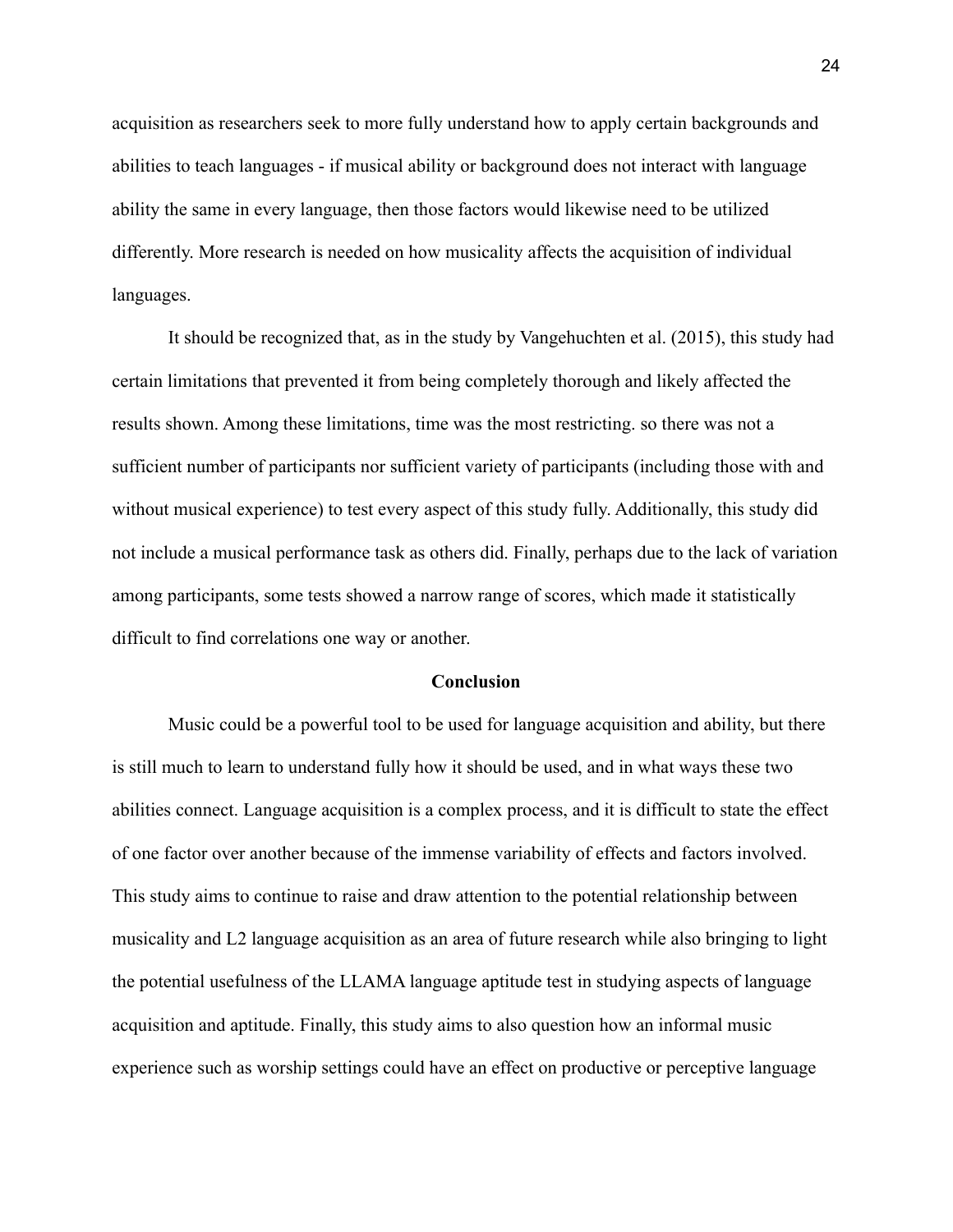aptitude. As this line of research is just emerging there is still much to learn, but this study hopes to draw more attention to this area of study and the benefits of continuing research in this field.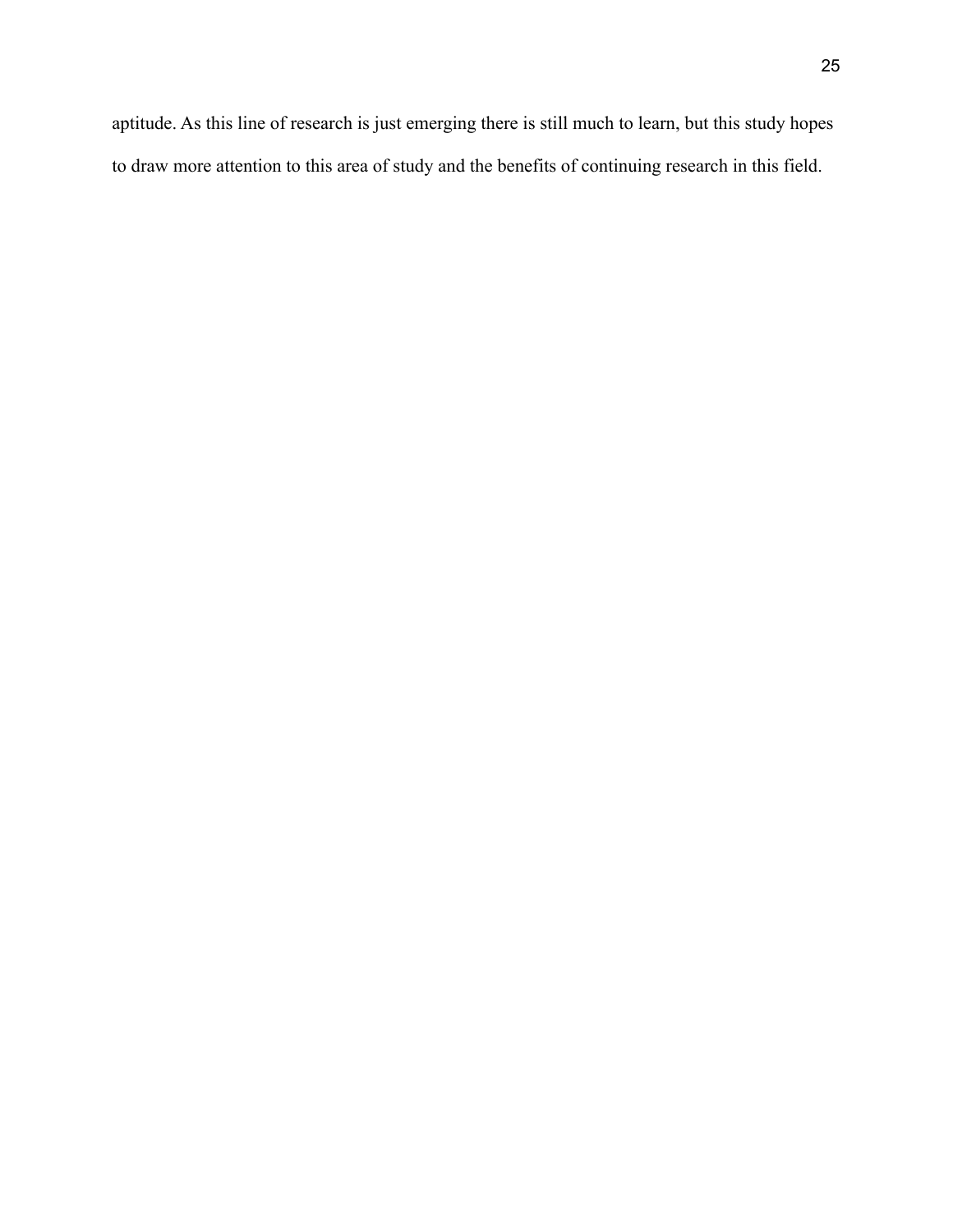## **Appendices**

## **Appendix A: Demographic Questionnaire**

**What is your participant number for this research study? \_\_\_\_\_\_\_\_\_\_\_\_**

## **Gender**

- **● Male**
- **● Female**

## **Age**

- **● 18-24**
- **● 25-30**
- **● 31-40**
- **● 41-50**
- **● 50+**

**Are you currently experiencing any hearing impairments?**

- **● Yes**
- **● No**

**Have you ever been diagnosed with long-term hearing or auditory processing problems?**

- **● Yes**
- **● No**

**What is your native language?**

- **● English**
- **● Spanish**
- **● Other**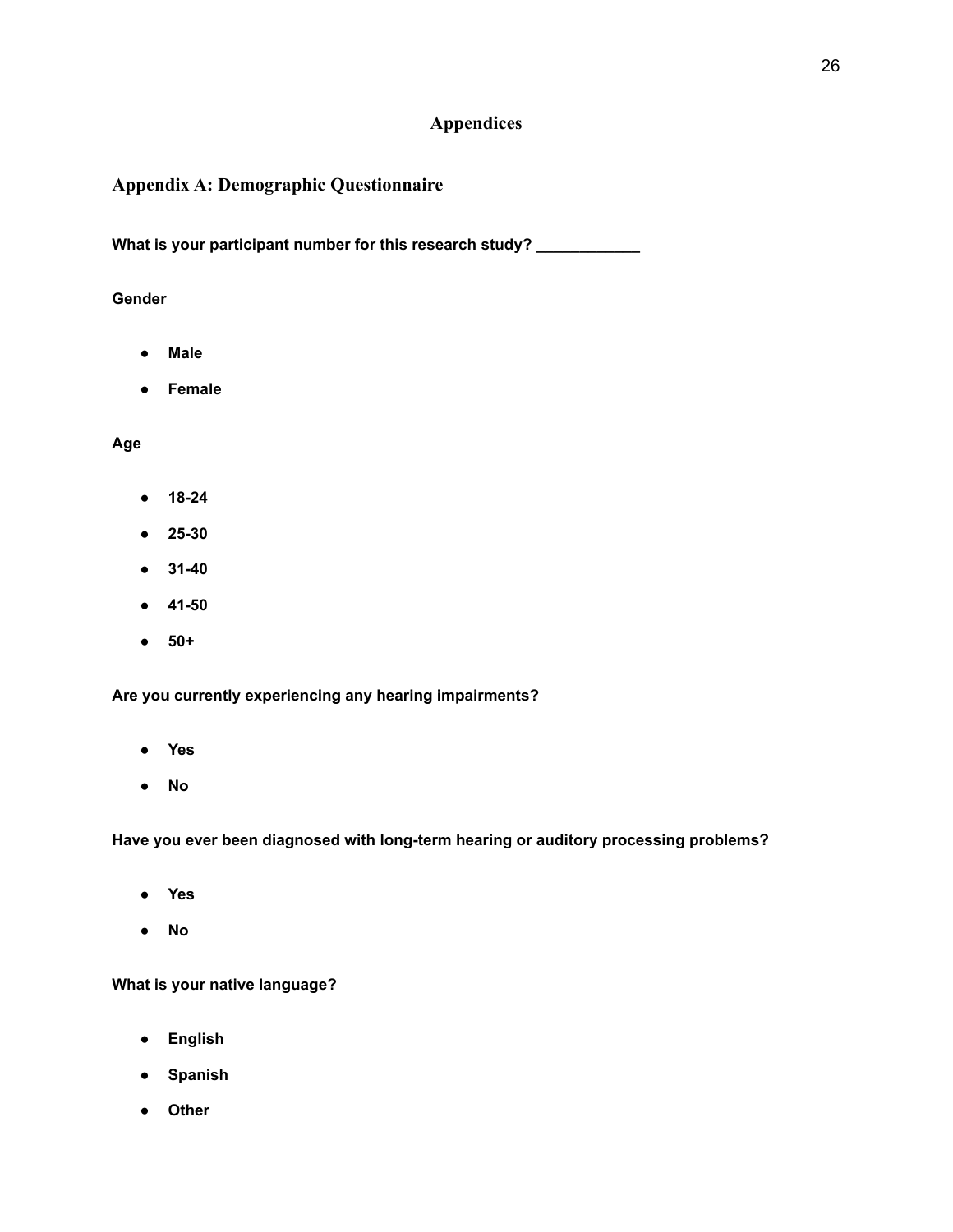**Have you had any experience learning another language?**

- **● Yes**
- **● No**

**If "yes," which language(s)? \_\_\_\_\_\_\_\_\_\_\_\_\_**

**How would you describe your experience with music or vocal training? (ie. theater, chorus, choir, or formal vocal training of any kind)**

- **● No formal music or vocal training**
- **● Multiple months of music or vocal training**
- **● Other**

**If you selected "Other," please explain. \_\_\_\_\_\_\_\_\_\_**

**How frequently do you attend religious/worship services?**

- **● At least weekly**
- **● At least monthly**
- **● Infrequently**
- **● Never or almost never**

**How would you describe your religious/worship background?**

- **● No consistent singing worship background**
- **● Principally acapella-based singing worship (non-instrumental)**
- **● Principally instrumental-based singing worship**

**Did you consistently attend worship services as a child?**

- **● Yes**
- **● No**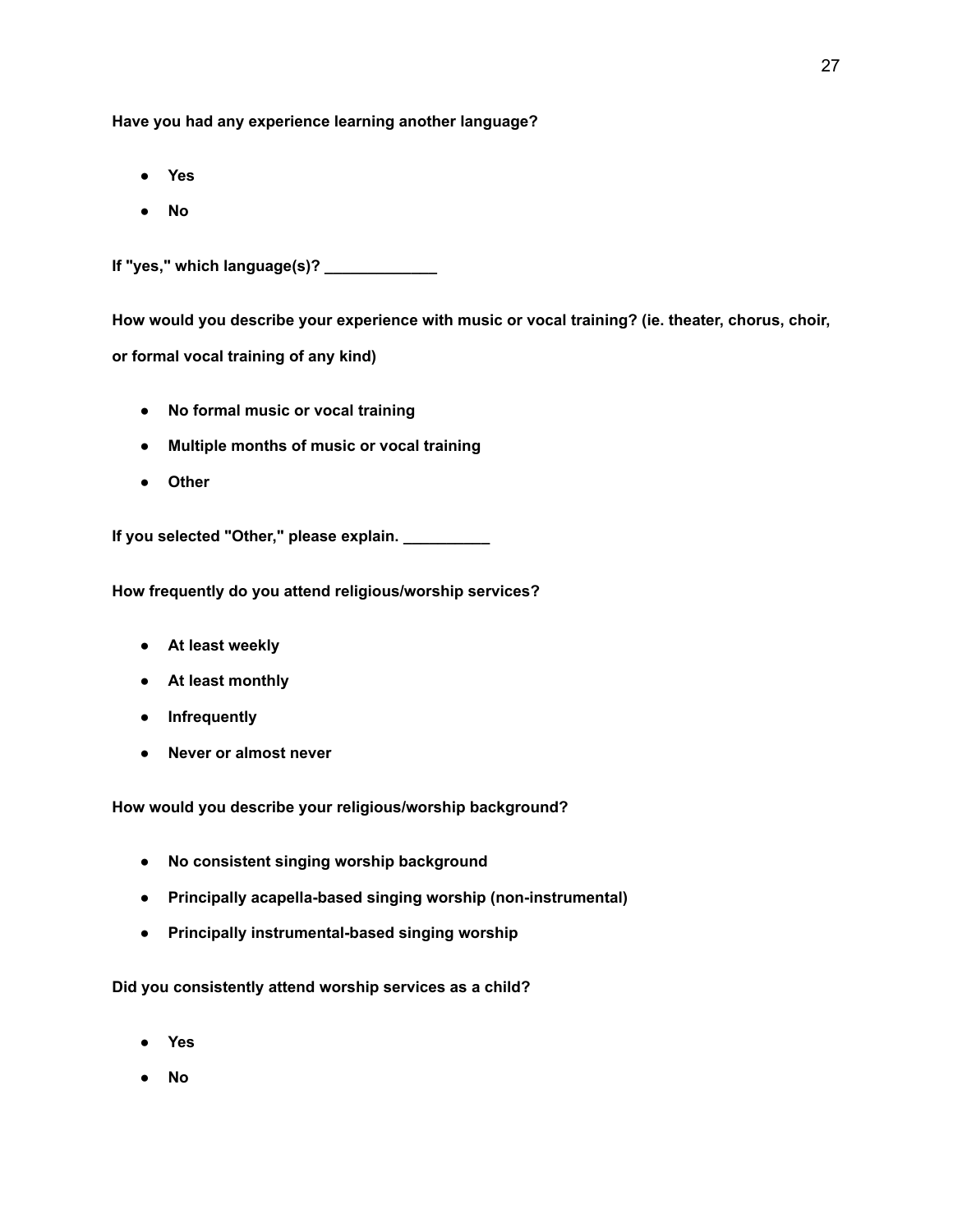## **Appendix B: Spanish Receptive Test Items**

límite - limite - limite; apertura - apertura - abertura; célebre - celebre - celebre; crítico - crítico critico ; morelos - modelos - morelos; disfrutó - disfruto - disfruto; asilados - afilados - asilados; gestiono - gestiono - gestionó; avancé - avancé - avance; enterar - enterar - enterrar; garantizo garantizó - garantizó; planeará - planeará - planeara; depósito - depositó - depósito; pesaba besaba - besaba; evaluara - evaluará - evaluara; sábana- sabana - sábana; carretas - caretas carretas; campana - campana - campaña; cantará - cantara - cantara; padecer - parecer - parecer; ejercitó - ejército - ejército; faltaban - saltaban - saltaban; teñido - tenido - tenido

## **Appendix C: Language Imitation Test Items**

Participants will listen to each phrase twice and then attempt to imitate it. Recordings will be analyzed for word stress and sentence intonation.

¿Cómo te sientes? - ¡No me lo quites! - No es ella, ¿verdad? - ¡Qué casa más linda! - Aquí lo tienes - Pásame el pan. - Es el tuyo, ¿no? - El jefe no está. - ¿De verdad lo crees? - No miró el partido. - ¿Cuándo llega el tren? - Escuchen, por favor.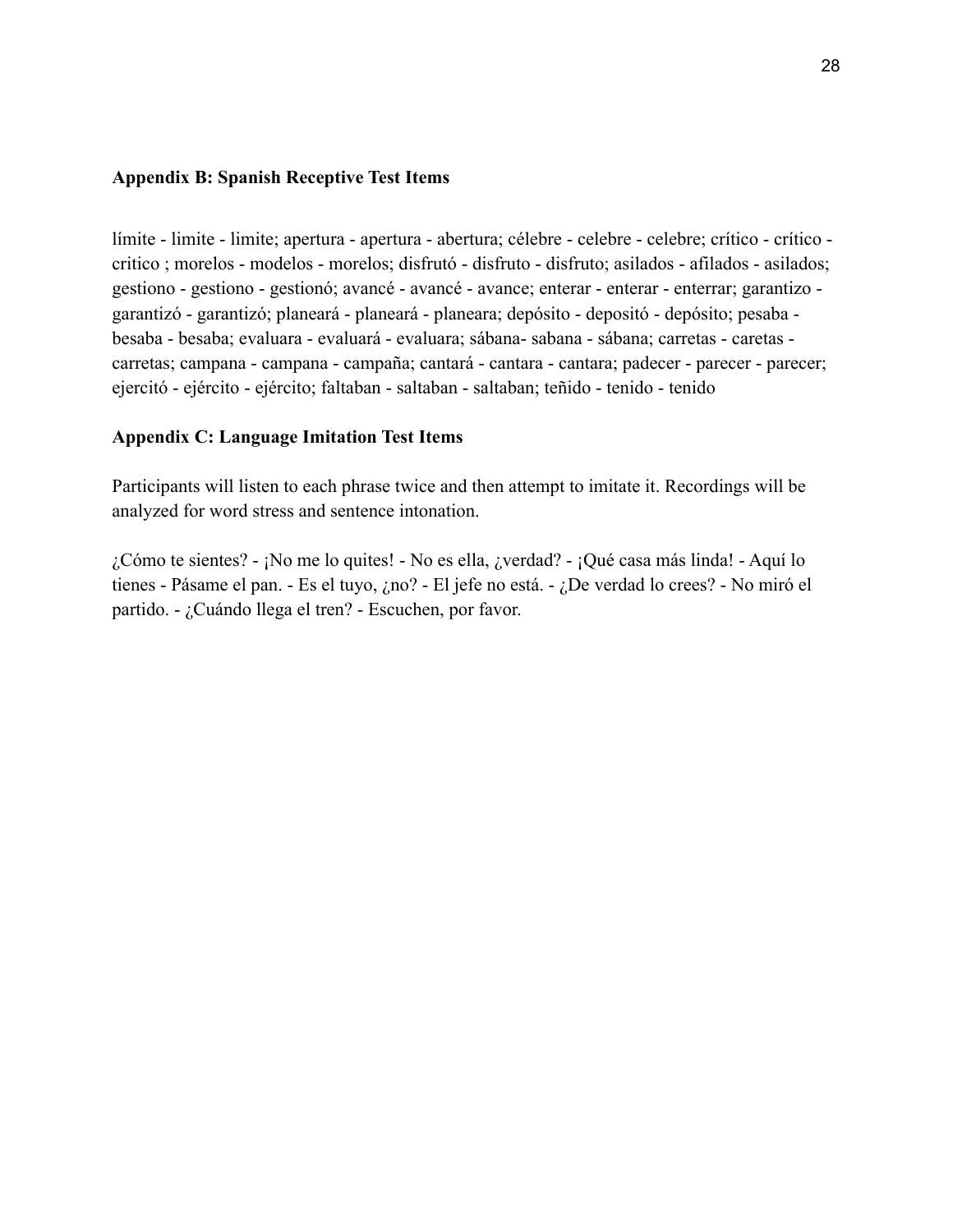#### **Works Cited**

- Christiner, M., & Reiterer, S. (2016). Music, song, and speech: A close look at the interfaces between musicality, singing and individual differences in phonetic language Aptitude. In G. Granena (Ed.), *Cognitive Individual Differences in Second Language Processing and Acquisition*, (pp. 131-156). John Benjamins Publishing Co.
- Degrave, P. (2019). Music in the foreign language classroom: How and why? *Journal of Language Teaching and Research*, *10*(3), 412–420. **doi.org/10.17507/jltr.1003.02**
- Gordon, E. E. (1989). *Manual for the advanced measures of music audiation*. G. I. A. Publications.
- *IBM SPSS Statistics for Windows*, *Version 28.0*. (2021). IBM Corp.
- Lee, C. Y., & Hung, T. H. (2008). Identification of Mandarin tones by English-speaking musicians and nonmusicians. *Journal of the Acoustical Society of America*, *124*(5),

3235-48. **doi.10.1121/1.2990713**

Meara, P. M., & Rogers, V. E. (2019). *The LLAMA Tests v3. LLAMA D+3.2*. Lognostics.

- Meara, P. M., & Rogers, V. E. (2019). *The LLAMA Tests v3. LLAMA E+3.0.* Lognostics.
- Milovanov, R. (2009). Musical aptitude and foreign language learning skills neural and behavioral evidence about their connections. *JYX*. **jyx.jyu.fi/handle/123456789/20935**
- Pei, Z., Wu, Y., Xiang, X., & Qian, H. (2016). The effects of musical aptitude and musical training on phonological production in foreign languages. *English Language Teaching*, *9*(6), 19–29. **doi:10.5539/elt.v9n6p19**

Schön, D., Mange, C., & Besson, M. (2004). The music of speech: Music training facilitates pitch processing in both music and language. *Psychophysiology*, *41*, 341-349.

#### **doi.org/10.1093/cercor/bhs180**